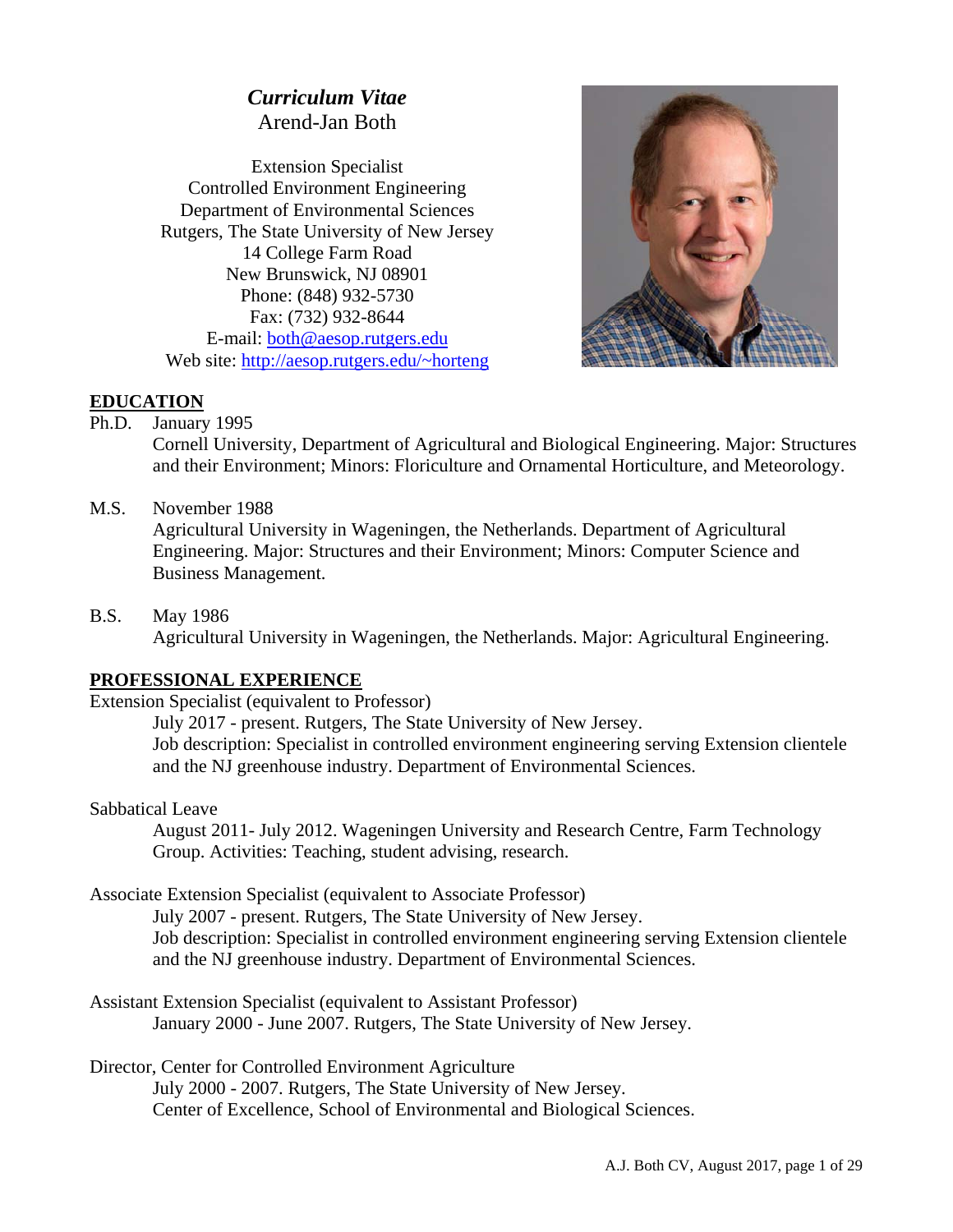Research Associate and Project Coordinator

June 1997 - December 1999. Cornell University.

Department of Agricultural and Biological Engineering. Job description: Project coordinator for the construction and operation of a commercially scaled hydroponic lettuce production greenhouse facility.

Post Doctoral Associate

December 1994 - May 1997. Cornell University

Departments of Floriculture and Ornamental Horticulture, and Agricultural and Biological Engineering. Topic: Hydroponic vegetable production in Controlled Environment Agriculture greenhouses with an emphasis on bibb lettuce production in a floating hydroponic system.

### **RESEARCH INTERESTS**

- 1) Controlled Environment Agriculture, environment control for crop production systems and the interaction of plants with the growing environment
- 2) Supplemental lighting for greenhouse crop production
- 3) Applications of systems engineering to controlled environment plant production
- 4) Renewable energy systems

## **EXECUTIVE SUMMARY**

### EXTENSION (60% appointment):

Selected and past accomplishments:

- 1) Developed award winning Extension materials related to greenhouse crop production
- 2) Developed guidelines and engineering practices for controlled environment crop production

#### Current activities:

- 1) Write about and teach engineering topics related to controlled environment crop production
- 2) Provide independent assessments of commercial lighting systems used in horticulture

## RESEARCH (20% appointment):

Selected and past accomplishments:

- 1) Designed and completed construction of a research-grade open-roof greenhouse facility
- 2) Investigated the design and operation of floor heating for greenhouse crop production
- 3) Investigated temperature conditions and management in high tunnels
- 4) Installed and studied the operation of a land-fill gas fired microturbine for electricity production

#### Current activities:

- 1) Investigate algae production for biofuels and co-products
- 2) Study high tunnel ventilation and develop alternative designs and strategies
- 3) Research the impact of Si amendments on downy mildew disease in hydroponically grown basil
- 4) Conduct efficacy measurements on horticultural lighting systems

## TEACHING (20% appointment):

- 1) Taught two 3-credit courses (11:375:322, taught 7 times; 11:117:296, taught once and currently; both newly developed)
- 2) Co-taught two 2-credit courses (16:765:622, taught 6 times and currently; 11:117:488-489, taught 2 times and currently)
- 3) Taught five different 1-credit courses (11:090:101, taught 7 times; 11:015:103, taught once;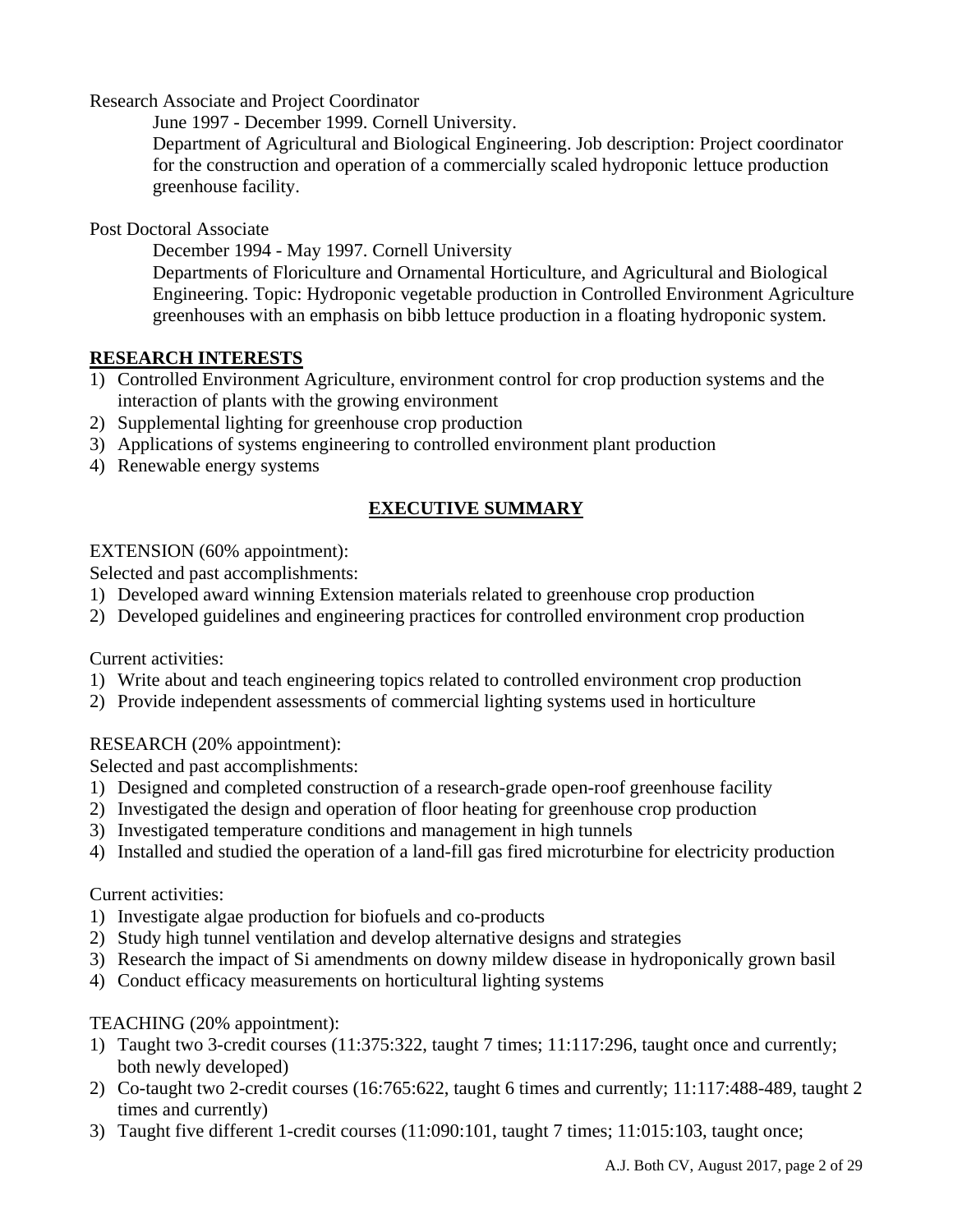11:015:100, taught once; 16:765:610, taught twice; 11:015:276, taught twice)

- 4) Guest-lectured in 18 different courses, and multiple times in 8 of them
- 5) Online teaching: 9 videos and 2 webinars
- 6) International teaching: taught an abbreviated version (10 lectures) of my energy course in China, co-taught a biosystems course in the Netherlands

### ADVISING:

- 1) Served as the primary advisor for 4 MS and 1 PhD student (all completed)
- 2) Currently serve as primary advisor for 1 MS and 2 PhD students
- 3) Currently serve as a member of the advisory committee for 2 PhD students
- 4) In addition, served on 15 graduate student committees (Q-exam, defense, or both)
- 5) Advised 12 undergraduate students, and one currently
- 6) Advised 2 high school students
- 7) Advised 2 visiting scientists

## PUBLICATIONS:

- 1) 10 Book chapters (and an additional 4 accepted for publication)
- 2) 21 Peer reviewed journal articles (and an additional one submitted)
- 3) 18 Peer reviewed conference proceedings articles
- 4) 28 Non peer reviewed technical publications
- 5) 11 Technical abstracts and 19 abstracts for Extension meetings
- 6) 13 Extension publications (fact sheets, bulletins)
- 7) 40 Trade journal publications

### PRESENTATIONS:

- 1) 9 Invited international scientific presentation, 9 invited scientific presentation in the US
- 2) 22 Out-of-state Extension presentations, 53 in-state Extension presentation

## SERVICE:

- 1) Department committees
	- a. Bioenvironmental Engineering Program Freshman advising (2012-current)
	- b. Bioenvironmental Engineering Program Assessment Committee (2014-current)
	- c. Environmental Science Graduate Program Admissions Committee (2009-current)
- 2) SEBS committees (served and continue to serve on various committees when requested)
- 3) Manuscript and grant proposal reviewer for various publications and organizations
- 4) ASABE: associate editor (2003-current) for Transactions of the ASABE and the Journal of Applied Engineering in Agriculture (worked on 120 manuscripts), contributed to the development/renewal of various standards/engineering practices
- 5) Mentor and assist junior faculty

## FUNDING:

I have received as PI or co-investigator a total of \$ 2,640,549 in funding from a variety of external sources including USDA, NJ-DEP, NASA, NE-SARE, NJBPU, Northeast SunGrant, NSF, NYSERDA. I have received a total of \$ 316,515 in funding from internal (Rutgers University) sources. For details, see the listing at the end of this CV.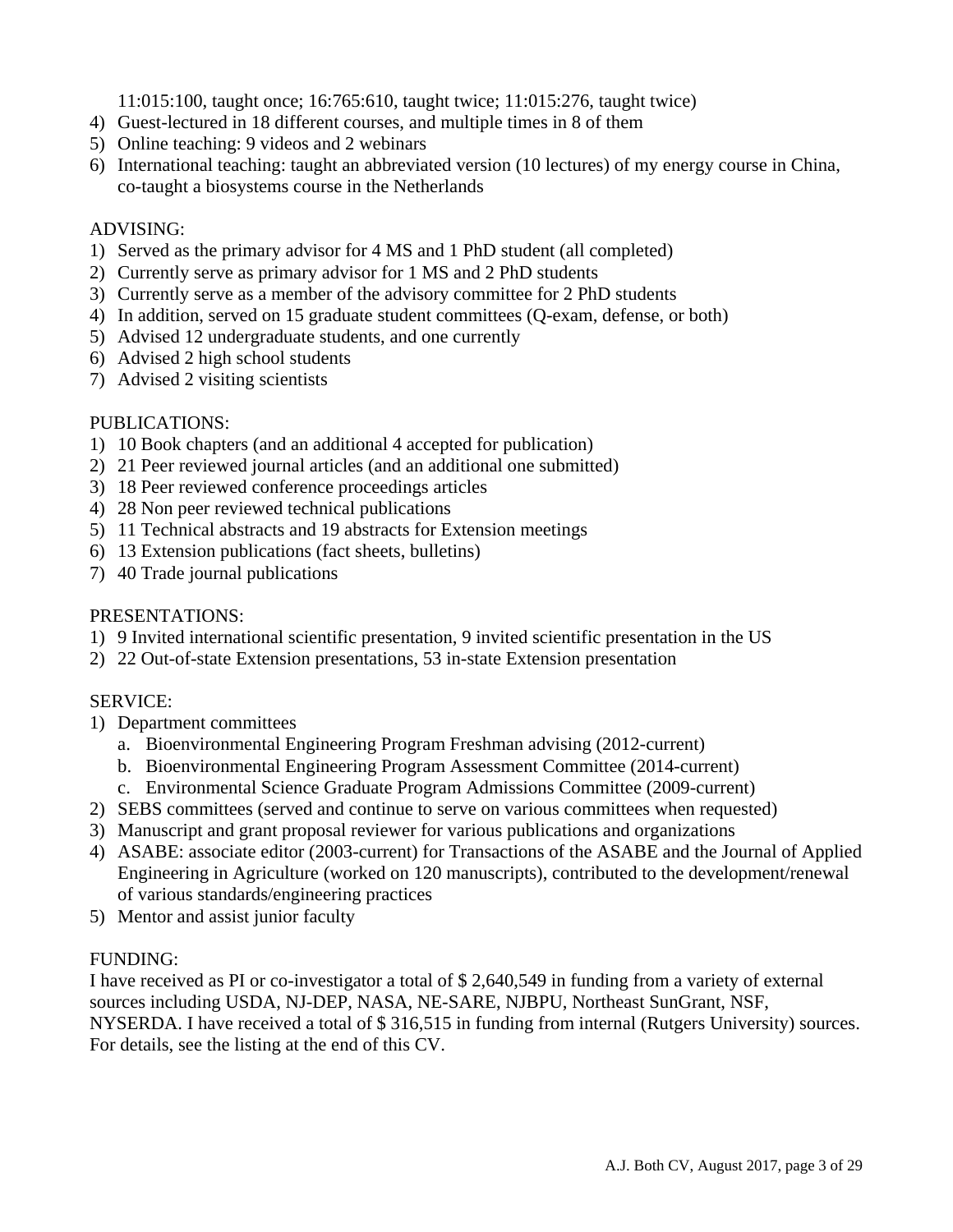#### **PUBLICATIONS**

(Note: '\*' denotes supervised graduate student or post doc at the time of manuscript submission)

Theses

- Both, A.J. 1995. Dynamic simulation of supplemental lighting for greenhouse hydroponic lettuce production. Ph.D. Dissertation. Cornell University Libraries, Ithaca, NY 14853. 172 pp.
- Both, A.J. 1988. Modelvorming en computersimulatie van natuurlijke ventilatie in varkensstallen (Computer simulation of natural ventilation in pig barns). In Dutch. M.S. Thesis, Department of Agricultural Engineering, Agricultural University Wageningen, the Netherlands. 198 pp.

Book (translation)

Spaargaren, J.J. 2001. Supplemental Lighting for Greenhouse Crops. Published by P.L. Light Systems, Inc., Beamsville, Ontario, Canada. 178 pp. (Translation of original text from Dutch to English and adaptation for the North American market). Co-translators: W. van Winden and T.J. Blom.

Book Chapters

- Both, A.J., J.M. Frantz, B. Bugbee. 2017. Carbon dioxide enrichment in controlled environments, Chapter 9. In 'Light Management in Controlled Environments' (R. Lopez and E. Runkle, eds.). Meister Media, Willoughby, OH. pp. 82-90.
- Runkle, E. and A.J. Both. 2017. Delivering long-day lighting Technology options and costs, Chapter 10. In 'Light Management in Controlled Environments' (R. Lopez and E. Runkle, eds.). Meister Media, Willoughby, OH. pp. 91-99.
- Both, A.J. and J.E. Faust. 2017. Light transmission: The impact of glazing material and greenhouse design, Chapter 6. In 'Light Management in Controlled Environments' (R. Lopez and E. Runkle, eds.). Meister Media, Willoughby, OH. pp. 59-66.
- Fisher, P., A.J. Both, and B. Bugbee. 2017. Supplemental lighting technology, costs and efficiency, Chapter 8. In 'Light Management in Controlled Environments' (R. Lopez and E. Runkle, eds.). Meister Media, Willoughby, OH. pp. 74-81.
- Mitchell, C.A., J.F. Burr, M.J. Dzakovich, C. Gómez, R. Lopez, R. Hernández, C. Kubota, C.J. Currey, Q. Meng, E.S. Runkle, C.M. Bourget, R.C. Morrow, and A.J. Both. 2015. Light-Emitting Diodes in horticulture. Horticultural Reviews 43:1-87. John Wiley & Sons, Inc., Hoboken, NJ.
- Both, A.J. 2011. Horticultural engineering. In 'Encyclopedia of Life Support Systems', developed under the auspices of the UNESCO. EOLSS Publishers, Oxford ,UK [http://www.eolss.net].
- Both, A.J. and D.R. Mears. 2008. Building and maintaining greenhouses for energy savings. In 'Horticulture: Principles and Practices', 4th ed. by G. Acquaah; included in Chapter 12 'Controlled-Environment Horticulture'. Prentice Hall, Inc. Upper Saddle River, NJ. pp. 406-417.
- Both, A. J. 2007. Controlled environment agriculture/Greenhouse production. In 'Encyclopedia of Agricultural, Food, and Biological Engineering'; Heldman, D., Ed.; Taylor & Francis Group: New York. http://www.informaworld.com/10.1081/E-EAFE-120043033.
- Fleisher, D.H., L.F. Rodriguez, A.J. Both, J. Cavazzoni, and K.C. Ting. 2006. Advanced life support systems in space. CIGR Handbook of Agricultural Engineering. Volume 6: Information Technology. pp. 339-354.
- Fisher, P., A.J. Both, R. Heins, and A. Enfield. 2004. Lighting plugs and liners, Chapter 9. In 'Lighting Up Profits, Understanding Greenhouse Lighting', P. Fisher and E. Runkle, eds. Meister Media Worldwide, Willoughby, OH. pp. 57-61.
- Fisher, P. and A.J. Both. 2004. Photoperiod control through technology options and their costs. Chapter 8. In 'Lighting Up Profits, Understanding Greenhouse Lighting', P. Fisher and E. Runkle, eds. Meister Media Worldwide, Willoughby, OH. pp. 51-56.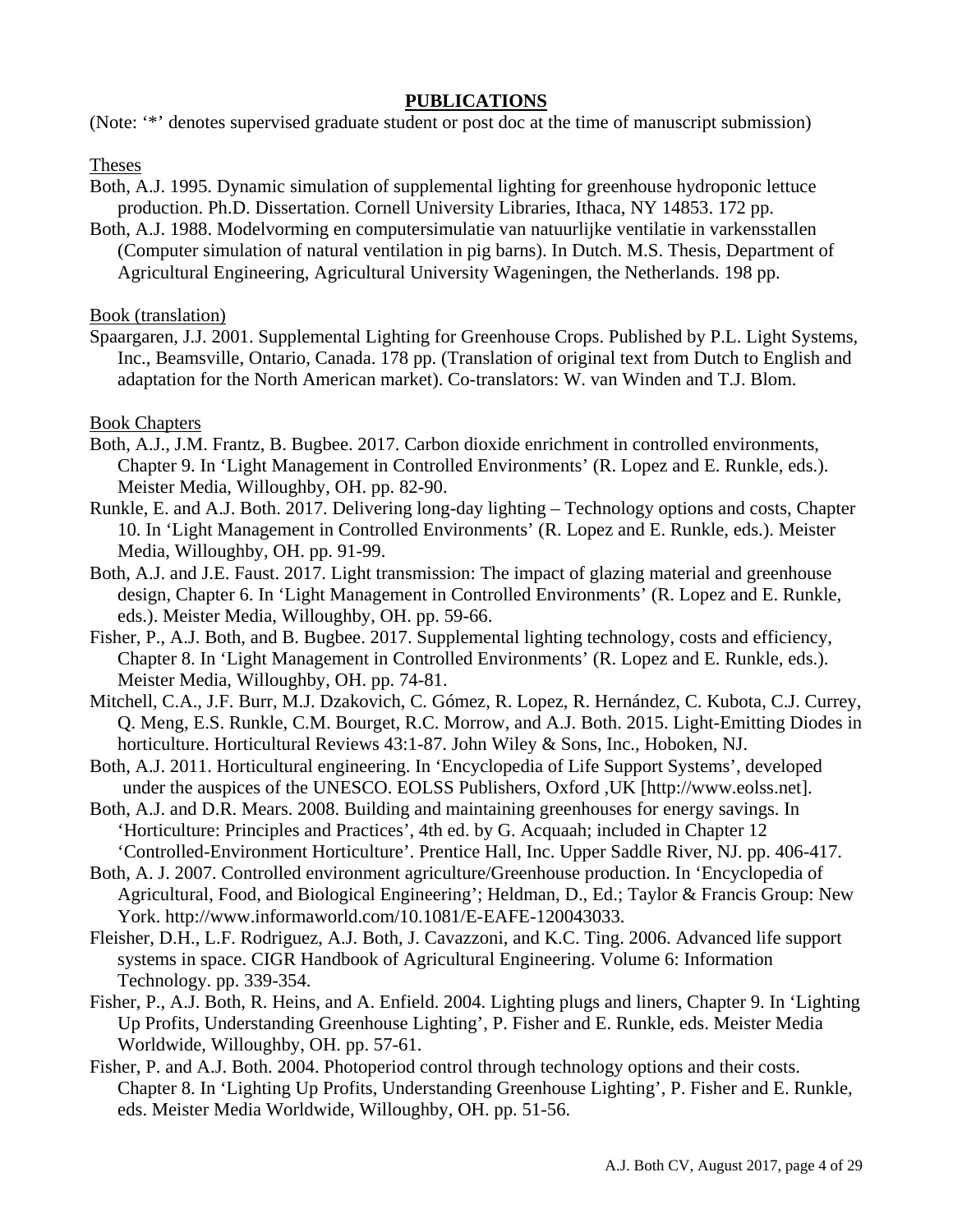- Both, A.J. 2004. Carbon dioxide enrichment in greenhouses. Chapter 7. In 'Lighting Up Profits, Understanding Greenhouse Lighting', P. Fisher and E. Runkle, eds. Meister Media Worldwide, Willoughby, OH. pp. 47-50.
- Fisher, P. and A.J. Both. 2004. Supplemental lighting technology and costs. Chapter 6. In 'Lighting Up Profits, Understanding Greenhouse Lighting', P. Fisher and E. Runkle, eds. Meister Media Worldwide, Willoughby, OH. pp. 43-46.
- Both, A.J. and J. Faust. 2004. Light transmission in greenhouse design and coverings. Chapter 4. In 'Lighting Up Profits, Understanding Greenhouse Lighting', P. Fisher and E. Runkle, eds. Meister Media Worldwide, Willoughby, OH. pp. 33-38.

Peer Reviewed Journal Articles

- Both, A.J., B. Bugbee, C. Kubota, R.G. Lopez, C. Mitchell, E.S. Runkle, and C. Wallace. 2017. Proposed product label for electric lamps used in the plant sciences. HortTechnology 27(4):544- 549.
- Johnson, M.\*, T.S. Villani, J.E. Simon, A.J. Both. 2017. Effect of nitrogen starvation and  $CO<sub>2</sub>$ concentration on *Parachlorella kessleri* grown on a vertical attached cultivation system. Submitted for publication in the open-access journal Algae.
- Both, A.J., L. Benjamin, J. Franklin, G. Holroyd, L.D. Incoll, M.G. Lefsrud, and G. Pitkin. 2015. Guidelines for measuring and reporting environmental parameters for experiments in greenhouses. Plant Methods 11(43). 18 pp.
- Johnson, M.\*, T.S. Villani, A. Azmat, J.E. Simon, and A.J. Both. 2015. Evaluation of algal biomass production on vertical aeroponic substrates. Algal Research 10:240-248.
- Blanchard, M.G., E.S. Runkle, A.J. Both, and H. Shimizu. 2012. Greenhouse energy curtains influence shoot-tip temperature of new guinea impatiens. HortScience 47(4):483-488.
- Nam, S.W., Y.S. Kim, and A.J. Both. 2011. Analysis on the ventilation performance of single span tomato greenhouse with roof windows (*in Korean*). Journal of Bio-Environment Control 20(2):78- 82.
- Zinati, G.M., J. Dighton, and A.J. Both. 2011. Fertilizer, irrigation and natural ericaceous root and soil inoculum (NERS): Effects on container-grown ericaceous nursery crop biomass, tissue nutrient concentration, and leachate nutrient quality. HortScience 46(5):799-807.
- Mears, D.R., A.J. Both, L. Okushima, S. Sase, M. Ishii, and H. Moriyama. 2009. Some alternatives to burning fuels for greenhouse heating (*in Japanese*). Journal of Agricultural Meteorology. 65(3):303-308.
- Lefsrud, M., D. Kopsell, C. Sams, J. Wills, and A.J. Both. 2008. Dry matter content and stability of carotenoids in kale and spinach during drying. HortScience 43(6):1731-1736.
- Both, A.J., E. Reiss\*, J.F. Sudal, K.E. Holmstrom, C.A. Wyenandt, W.L. Kline, and S.A. Garrison. 2007. Evaluation of a manual energy curtain for tomato production in high tunnels. HortTechnology 17(4):467-472.
- Reiss, E.\*, D.R. Mears, T.O. Manning, G.J. Wulster, and A.J. Both. 2007. Numerical modeling of greenhouse floor heating. Transactions of the ASABE 50(1):275-284.
- Lefsrud, M.\*, D. Kopsell, R. Augé, and A.J. Both. 2006. Biomass production and pigment accumulation in kale grown under increasing photoperiods. HortScience 41(3):603-606.
- Fleisher, D.H., L.S. Logendra, C. Moraru, A.J. Both, J. Cavazzoni, T. Gianfagna, T.C. Lee, and H. Janes. 2006. Effect of temperature perturbations on tomato (*Lycopersicon esculentum* Mill.) quality and production scheduling. Journal of Horticultural Science and Biotechnology 81(1):125-131.
- Mathieu, J.\*, R. Linker, L. Levine, L. Albright, A.J. Both, R. Spanswick, R. Wheeler, E. Wheeler, D. deVilliers, R. Langhans. 2006. Evaluation of the NiCoLet model for simulation of short-term hydroponic lettuce growth and nitrate uptake. Biosystems Engineering 95(3):323-337.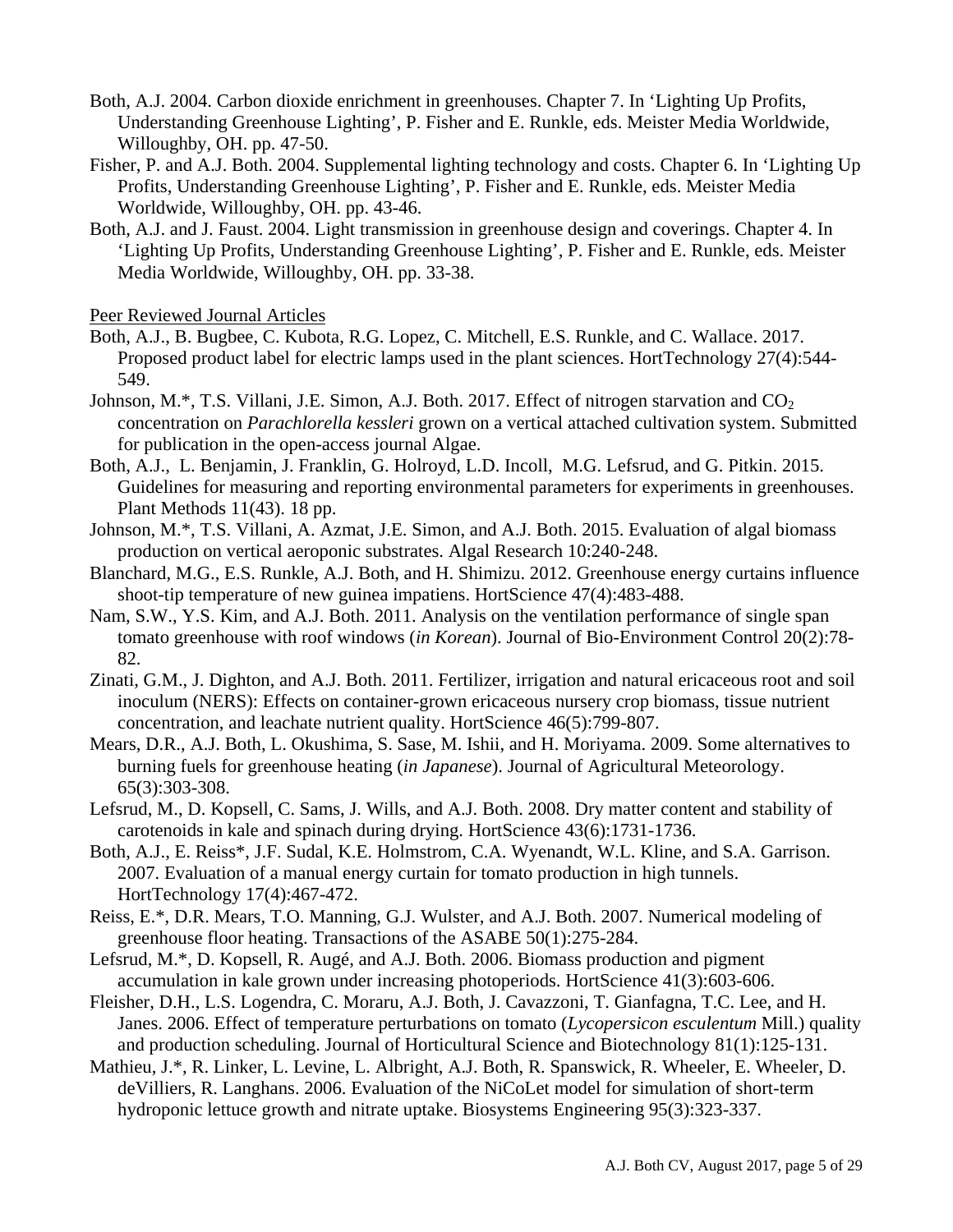- Goudarzi, S.\*, A.J. Both, J. Cavazzoni, and A. Kusnecov. 2005. Dynamic modeling of crew performance for long-duration space missions. Journal of Human Performance in Extreme Environments 8(1-2):1-9.
- Goudarzi, S.\* and A.J. Both. 2005. Accounting for performance decrements in crew time calculations for space missions. SAE 2004 Transactions Journal of Aerospace 113(1):630-634.
- Kang, S.\* and A.J. Both. 2002. A management information system for food nutritional analysis and biomass production in an advanced life support system. Journal of Life Support and Biosphere Science 8(3/4):191-197.
- Goudarzi, S.\*, J. Cavazzoni, and A.J. Both. 2002. Dynamic modeling of crew performance for long duration space missions. SAE Technical Paper No. 2002-01-2497.
- Kang, S.\*, K.C. Ting, and A.J. Both. 2001. Systems studies and modeling of advanced life support systems. Agricultural and Biosystems Engineering 2(2):41-49.
- Ciolkosz, D.E., A.J. Both, and L.D. Albright. 2001. Selection and placement of greenhouse luminaires for uniformity. Applied Engineering in Agriculture 17(6):875-882.
- Albright, L.D., A.J. Both, and A.J. Chiu. 2000. Controlling greenhouse light to a consistent daily integral. Transactions of the ASAE 43(2):421-431.
- Thompson, H.C., R.W. Langhans, A.J. Both, and L.D. Albright. 1998. Shoot and root temperature effects on lettuce growth in a floating hydroponic system. Journal of the American Society for Horticultural Science 123(3):361-364.

Peer Reviewed Conference Proceedings Articles

- Ishii, M., L. Okushima, H. Moriyama, S. Sase, N. Fukuchi, T. Maruo, and A.J. Both. 2017. Evaluating environmental conditions in open-roof greenhouses. Acta Horticulturae 1170: 897-904.
- Wallace, C. and A.J. Both 2016. Evaluating operating characteristics of light sources for horticultural applications. Acta Horticulturae 1134:435-443.
- Kubota, C., M. Kroggel, A.J. Both, J.F. Burr, and M. Whalen. 2016. Does supplemental lighting make sense for my crop? – Empirical evaluations. Acta Horticulturae 1134:403-411.
- Ishii, M., L. Okushima, H. Moriyama, S. Sase, N. Fukuchi, and A.J. Both. 2015. Experimental study of natural ventilation in an open-roof greenhouse during the summer. Acta Horticulturae 1107:67-74.
- Both, A.J., T.O. Manning, A. Martin\*, D.R. Specca, and E. Reiss. 2011. Operating a 250 kW landfill gas fired microturbine at a 0.4 hectare research and demonstration greenhouse. Acta Horticulturae 893:397-404.
- Both, A.J., E. Reiss\*, D.R. Mears, and W. Fang. 2005. Designing environmental control for greenhouses: Orchid production as example. Acta Horticulturae 691(2):807-813.
- Reiss, E.\*, A.J. Both, S. Garrison, W. Kline, and J. Sudal. 2004. Season extension for tomato production using high tunnels. Acta Horticulturae 659:153-160.
- Mears, D.R. and A.J. Both. 2002. A positive pressure ventilation system with insect screening for tropical and subtropical greenhouse facilities. Acta Horticulturae 578:125-132.
- Both, A.J., D.E. Ciolkosz, and L.D. Albright. 2002. Evaluation of light uniformity underneath supplemental lighting systems. Acta Horticulturae 580:183-190.
- Both, A.J., L.D. Albright, S.S. Scholl, and R.W. Langhans. 1999. Maintaining constant root environments in floating hydroponics to study root-shoot relationships. Acta Horticulturae 507:215-221.
- Albright, L.D., A.J. Both, R.W. Langhans, and E.F. Wheeler. 1999. Dimensionless growth curves as a simple approach to predict the vegetative growth of lettuce. Acta Horticulturae 507:293-300.
- Both, A.J., L.D. Albright, and R.W. Langhans. 1998. Coordinated management of daily PAR integral and carbon dioxide for hydroponic lettuce production. Acta Horticulturae 456:45-51.
- Ciolkosz, D.E., L.D. Albright, and A.J. Both. 1998. Characterizing evapotranspiration in a greenhouse lettuce crop. Acta Horticulturae 456:255-261.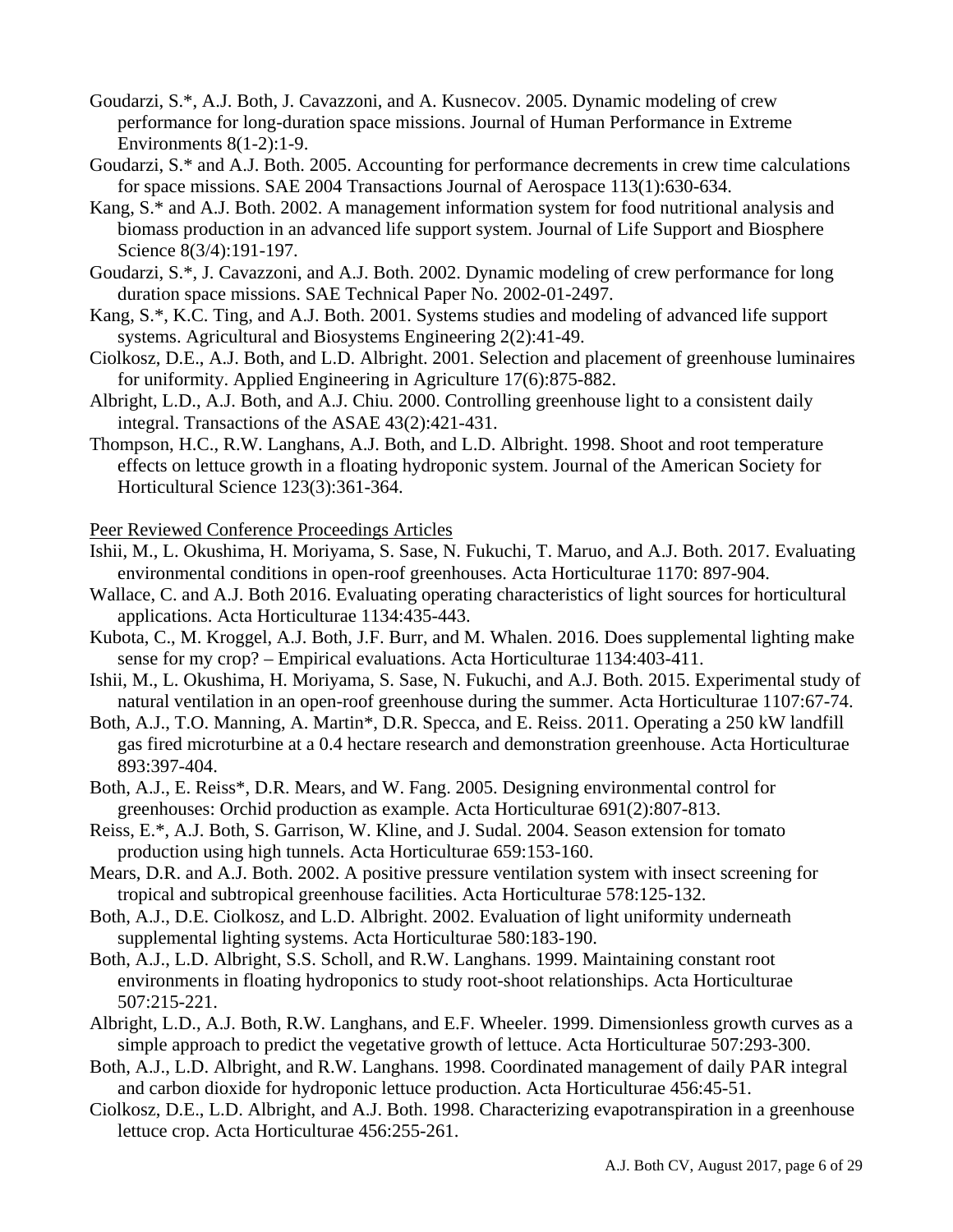- Both, A.J., L.D. Albright, R.W. Langhans, B.G. Vinzant, and P.N. Walker. 1997. Electric energy consumption and PPFi output of nine 400 watt high pressure sodium luminaires and a greenhouse application of the results. Acta Horticulturae 418:195-202.
- Both, A.J., L.D. Albright, R.W. Langhans, R.A. Reiser, and B.G. Vinzant. 1997. Hydroponic lettuce production influenced by integrated supplemental light levels in a controlled environment agriculture facility: Experimental results. Acta Horticulturae 418:45-51.
- Both, A.J., L.D. Albright, C.A. Chou, and R.W. Langhans. 1997. A microwave powered light source for plant irradiation. Acta Horticulturae 418:189-194.
- Both, A.J., A.R. Leed, E. Goto, L.D. Albright, and R.W. Langhans. 1996. Greenhouse spinach production in a NFT system. Acta Horticulturae 440:187-192.
- Goto, E., A.J. Both, L.D. Albright, R.W. Langhans, and A.R. Leed. 1996. Effect of dissolved oxygen concentration on lettuce growth in floating hydroponics. Acta Horticulturae 440:205-210.

Non Peer Reviewed Technical Publications

- Mitchell, C.A., A.J. Both, C.M. Bourget, J.F. Burr, C. Kubota, R.G. Lopez, R.C. Morrow, and E.S. Runkle. 2012. LEDs: The future of greenhouse lighting! (feature article). Chronica Horticulturae 52(1):6-12.
- Nam, S.W. and A.J. Both. 2011. Comparison of single-span plastic greenhouse in Korea and high tunnel in North America (*in Korean*). CNU Journal of Agricultural Science 38(3):505-512.
- Brumfield, R.G., A.J. Both, and G. Wulster. 2009. How are greenhouse growers coping with rising energy costs? Southern Nursery Association Research Conference Proceedings. Georgia World Congress Center, Atlanta, GA. February 12-13, 2009. pp. 304-307. Available at: http://www.sna.org/content/Economics and marketing 2009\_1.pdf
- Fang, W., D. Mears, and A.J. Both. 2007. Story of air-inflated double-layer polyethylene greenhouse and its recent applications in Taiwan. International Seminar on Agricultural Structures and Agricultural Engineering (IS-ASAE). National Taiwan University, Taipei, Taiwan, R.O.C. December 8th-9th, 2007. 6 pp.
- Both, A.J., D.R. Mears, T.O. Manning, E. Reiss, P.P. Ling. 2007. Evaluating energy savings strategies using heat pumps and energy storage for greenhouses. ASABE paper No. 07-4011. ASABE, 2950 Niles Road, St. Joseph, MI 49085-9659, USA. 16 pp.
- Reiss, E.\*, A.J. Both, and D.R. Mears. 2005. Comparing greenhouse floor heating designs using CFD. ASAE paper No. 05-4136. ASAE, 2950 Niles Road, St. Joseph, MI 49085-9659, USA. 19 pp.
- Sager, J.C., J.H. Norikane, A.J. Both, and T.W. Tibbitts. 2005. Quality assurance for environment of plant growth facilities. ASAE paper No. 05-4137. ASAE, 2950 Niles Road, St. Joseph, MI 49085- 9659, USA. 11 pp.
- Reiss, E.\*, A.J. Both, and D.R. Mears. 2004. Greenhouse floor heating. ASAE paper No. 04-4040. ASAE, 2950 Niles Road, St. Joseph, MI 49085-9659, USA. 13 pp.
- Reiss, E.\*, D.R. Mears, and A.J. Both. 2003. Greenhouse floor heating. ASAE paper No. 03-4039. ASAE, 2950 Niles Road, St. Joseph, MI 49085-9659, USA. 14 pp.
- Fleisher, D.H., A.J. Both, C. Moraru, L. Logendra, T. Gianfagna, T.C. Lee, H. Janes, and J. Cavazzoni. 2003. Manipulation of tomato fruit quality through temperature perturbations in controlled environments. ASAE paper No. 03-4102. ASAE, 2950 Niles Road, St. Joseph, MI 49085-9659, USA. 9 pp.
- Sase, S., E. Reiss\*, A.J. Both, and W.J. Roberts. 2002. A natural ventilation model for open-roof greenhouses. ASAE paper No. 02-4010. ASAE, 2950 Niles Road, St. Joseph, MI 49085-9659, USA. 9 pp.
- Hsiang H.\*, S. Kang\*, A.J. Both, and K.C. Ting. 2001. Analysis tool for food processing and nutrition (FPN) subsystem in an advanced life support system (ALSS). ASAE paper No. 01-3020. ASAE, 2950 Niles Road, St. Joseph, MI 49085-9659, USA. 16 pp.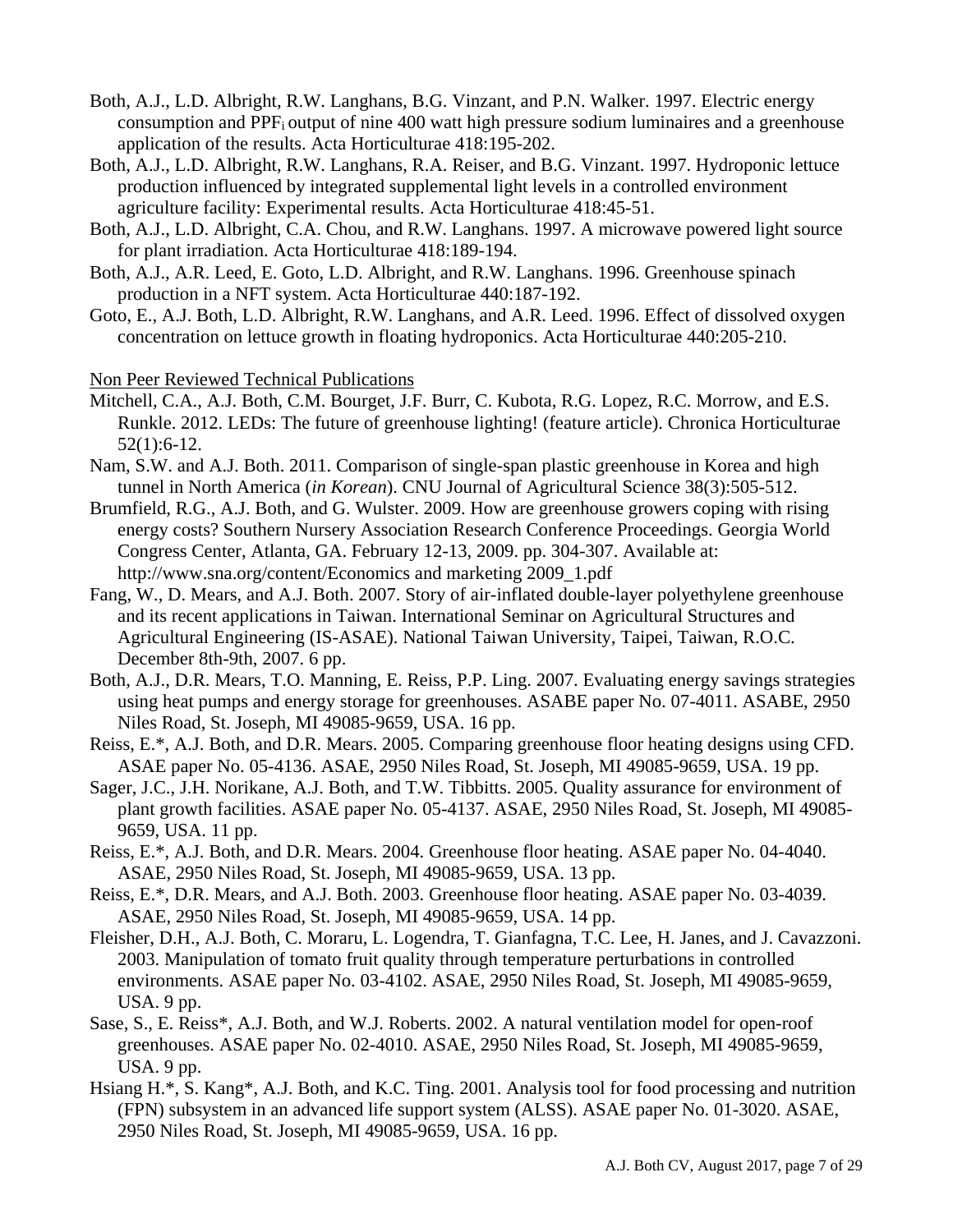- Kang, S.\* and A.J. Both. 2001. A management information system for food nutritional analysis and biomass production in an advanced life support system. ASAE paper No. 01-3021. ASAE, 2950 Niles Road, St. Joseph, MI 49085-9659, USA. 10 pp.
- Reiss, E.\*, W.J. Roberts, and A.J. Both. 2001. Design and construction of an open-roof greenhouse with heated ebb and flood floor irrigation system. Presented at the CSAE/SCGR-NABEC Meeting in Guelph, Ontario, July 8-11, 2001. NABEC Paper No. 01-916. 13 pp.
- Both, A.J., E. Reiss\*, D.R. Mears, and W.J. Roberts. 2001. Open-roof greenhouse design with heated ebb and flood floor. ASAE paper No. 01-4058. ASAE, 2950 Niles Road, St. Joseph, MI 49085- 9659, USA. 13 pp.
- Kang, S., K.C. Ting, and A.J. Both. 2000. Systems studies and modeling of advanced life support system. Proceedings of the 3<sup>rd</sup> International Conference on Agricultural Machinery Engineering (ICAME 2000). November 13-16, Seoul, Korea. pp. 623-631.
- Mears, D.R. and A.J. Both. 2000. Insect exclusion from greenhouses. Proceedings of the 15<sup>th</sup> Workshop on Agricultural Structures and ACESYS (Automation, Culture, Environment, and Systems) IV Conference. December 4-5, Tsukuba, Japan. pp. 18-26.
- Kang, S., Y. Ozaki, K.C. Ting, and A.J. Both. 2000. Automation for biomass production within advanced life support systems. Second IFAC/CIGR International Workshop on Bio-robotics, Information Technology, and Intelligent Control for Bioproduction Systems. November 25-26, 2000. Osaka, Japan. pp. 275-280.
- Kang, S., Y. Ozaki, K.C. Ting, and A.J. Both. 2000. Identification of appropriate level of automation for biomass production systems within an advanced life support system. ASAE paper No. 003075. ASAE, 2950 Niles Road, St. Joseph, MI 49085-9659, USA. 12 pp.
- Both, A.J., L.D. Albright, and R.W. Langhans. 1999. Design of a demonstration greenhouse operation for commercial hydroponic lettuce production. ASAE paper No. 994123. ASAE, 2950 Niles Road, St. Joseph, MI 49085-9659, USA. 12 pp.
- Both, A.J., S.S. Scholl, L.D. Albright, and R.W. Langhans. 1998. Comparing continuous lettuce production in nutrient film technique and floating hydroponics. Proceedings of the 15th International Lettuce Conference and Leafy Vegetable Crops Workshop. September 23-26, 1998. Atlantic City, NJ. pp. 16-17.
- Ciolkosz, D.E., L.D. Albright, and A.J. Both. 1997. Evaluation of whole plant transpiration as affected by greenhouse air movement. ASAE paper No. 974029. ASAE, 2950 Niles Road, St. Joseph, MI 49085-9659, USA. 12 pp.
- Both, A.J. 1994. HID lighting in horticulture: a short review. Presented at the Greenhouse Systems, Automation, Culture and Environment Conference, July 20-22. New Brunswick, NJ. Northeast Regional Agricultural Engineering Service, Publication No. 72. Cornell Cooperative Extension, Cornell University, Riley-Robb Hall, Ithaca, NY 14853. pp. 208-222.
- Albright, L.D. and A.J. Both. 1994. Comparison of luminaires: efficacies and system design. Proceedings of the International Lighting for Plants in Controlled Environments Workshop. University of Wisconsin, Madison, WI. March 27-30. NASA Conference Publication CP-3309. pp. 281-297.
- Both, A.J. 1994. Luminaire layout: design and implementation (short report). Proceedings of the International Lighting for Plants in Controlled Environments Workshop. University of Wisconsin, Madison, WI. March 27-30, 1994. NASA Conference Publication CP-3309. pp. 299-301.
- Both, A.J., L.D. Albright, R.W. Langhans, B.G. Vinzant, and P.N. Walker. 1992. Research on energy consumption of HID lighting. Proceedings of the 4th National CAEP Agricultural Demand-Side Management Conference. Syracuse, NY. October 20-22. Northeast Regional Agricultural Engineering Service, Publication No. 65. Cornell Cooperative Extension, Cornell University, Riley-Robb Hall, Ithaca, NY 14853. pp. 125-134.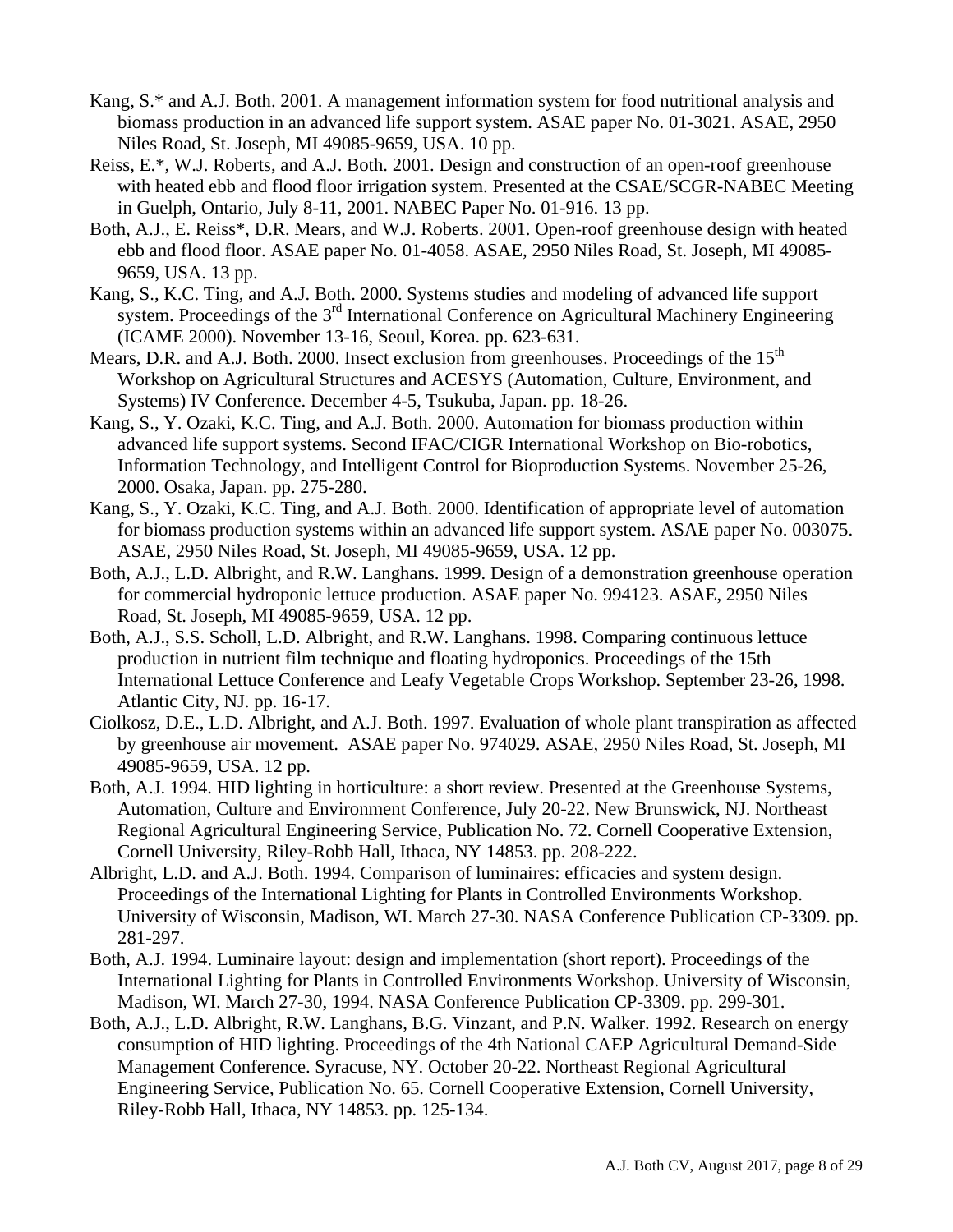- Albright, L.D. and A.J. Both. 1990. Screening materials for thrips exclusion in greenhouses. Proceedings of the fifty-second annual New York State Pest Management Conference. Cornell University, Ithaca, NY 14853, USA. November 12-15. 7 pp.
- Ooster, A. van 't and A.J. Both. 1988. Towards a better understanding of relations between building design and natural ventilation in livestock buildings. Proceedings of the 3<sup>rd</sup> International Livestock Environment Symposium, April 25-27, Toronto, Canada. ASAE, 2950 Niles Road, St. Joseph, MI 49085-9659, USA. pp. 8-21.

Technical Abstracts

- Wallace, C. and A.J. Both. 2016. Determining and comparing key light ratios for light sources used for plant growth and development. Fifth International Controlled Environment Conference (AusPheno), September 18-23. CSIRO Discovery Center, Canberra, Australia.
- Both, A.J. and C. Wallace. 2016. New product label for lamps used in horticulture. Fifth International Controlled Environment Conference (AusPheno), September 18-23. CSIRO Discovery Center, Canberra, Australia.
- Mitchell, C.A., A.J. Both, C.M. Bourget, C.S. Brown, R.J. Ferl, T.J. Gianfagna, H.W. Janes, T.L. Lomax, G.D. Massa, O. Monje, R.C. Morrow, K.O. Orvis, A.L. Paul, H.W. Sederoff, G.W. Stutte, R.M. Wheeler and N.C. Yorio. 2008. Enabling sustainable habitation at the lunar base. Joint Annual Meeting of LEAG-ICEUM-SRR, October 28–31, Cape Canaveral, FL. LPI Contribution No. 1446. http://www.lpi.usra.edu/meetings/leagilewg2008/pdf/4097.pdf
- Zinati, G.M., J. Dighton, and A.J. Both. 2007. Fertilizer, irrigation, and mycorrhizal effects on container-grown nursery crop biomass accumulation and leachate nutrient content. HortScience 42(4):862.
- Wyenandt, A., W.L. Kline, A.J. Both, and D. Ward. 2007. Effects of soilless bag production and soil fumigation on the development of white mold (Sclerotinia) in tomato high tunnel production. Northeast Region of ASHS Annual Meeting, January 4-6, University of Maryland, College Park, MD.
- Both, A.J., L.S. Logendra, J. Cavazzoni, T. Gianfagna, T.C. Lee, and H.W. Janes. 2006. Effects of a two-week temperature perturbation during flowering of tomato (*Lycopersicon esculentum Mill.*). February 5-8, Orlando, FL. Habitation 10(3/4):131.
- Moraru, C., T.C. Lee, D.H. Fleisher, L.S. Logendra, A.J. Both, and H. Janes. 2004. Quality of hydroponically grown tomatoes subjected to a 14-day, 5°C temperature perturbation during fruit set. Institute of Food Technologists Annual Meeting. July 12-16, Las Vegas, NV. Paper No. 26012. http://ift.confex.com/ift/2004/techprogram/paper\_26012.htm
- Fleisher, D., A.J. Both, L. Logendra, C. Moraru, T. Gianfagna, T.C. Lee, J. Cavazzoni, and H. Janes. 2004. Short-term temperature effects on hydroponically grown tomatoes – I: Production scheduling. Habitation 2004. January 4-7. Orlando, FL. Habitation 9(3/4):123.
- Lee, T.C., A.J. Both, C. Moraru, D. Fleisher, L. Logendra, T. Giangagna, J. Cavazzoni, and H. Janes. 2004. Short-term temperature effects on hydroponically grown tomatoes – II: Quality of tomato fruits. Habitation 2004. January 4-7. Orlando Florida. Habitation 9(3/4):128.
- Rodriguez, L.F., A.J. Both, A.B.O. Soboyejo, K.C. Ting. 2001. The effect of uncertainty in analyses of advanced life support systems. Proceedings of the annual Meeting of the American Society for Gravitational and Space Biology, Alexandria, VA. Gravitational and Space Biology Bulletin 15(1):14.
- de Villiers, D.S., R.W. Langhans, A.J. Both, L.D. Albright, and S.S. Scholl. 1999. Intermittent  $CO<sub>2</sub>$ enrichment for hydroponic lettuce production. HortScience 34(3):532.

Abstracts for Extension Meetings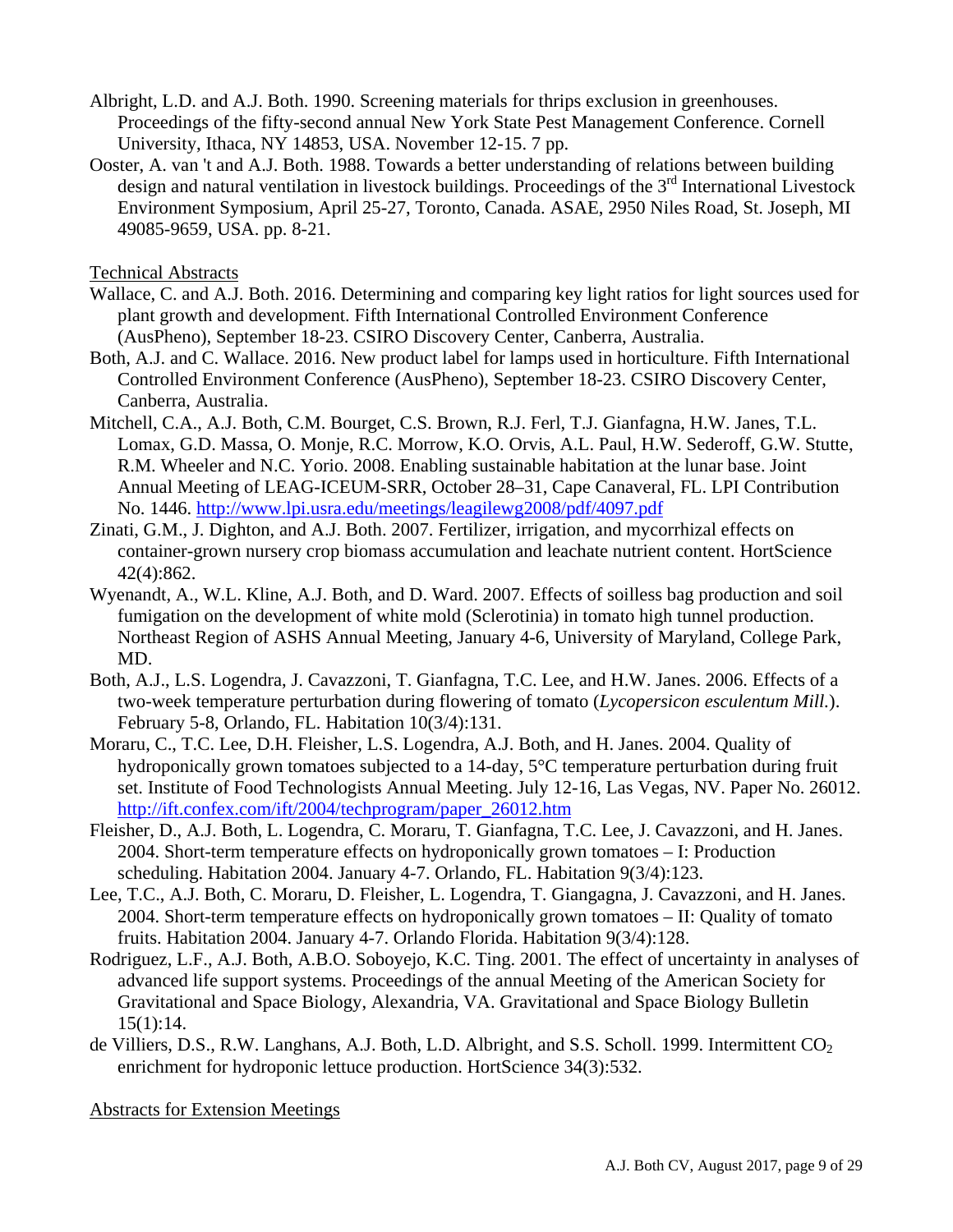- Both, A.J. 2017. High tunnel construction. Proceedings of the  $62<sup>th</sup>$  New Jersey Agricultural Convention and Trade Show. February 7. Atlantic City, NJ. pp. 62.
- Both, A.J. 2016. Crop lighting. Proceedings of the 61<sup>th</sup> New Jersey Agricultural Convention and Trade Show. February 9. Atlantic City, NJ. pp. 32.
- Both, A.J. 2015. LED Lighting. Proceedings of the 60<sup>th</sup> New Jersey Agricultural Convention and Trade Show. February 4. Atlantic City, NJ. pp. 89.
- Both, A.J. 2015. High Tunnel Construction and Operation Update. Proceedings of the  $60<sup>th</sup>$  New Jersey Agricultural Convention and Trade Show. February 3. Atlantic City, NJ. pp. 52.
- Both, A.J. 2014. Greenhouses. Proceedings of the 59<sup>th</sup> New Jersey Agricultural Convention and Trade Show. February 4. Atlantic City, NJ. pp. 1.
- Both, A.J. 2014. Hydroponic lettuce production. Proceedings of the Mid Atlantic Fruit and Vegetable Convention. January 28-30. Hershey, PA. pp. 58-59.
- Both, A.J. 2010. Using landfill gas to generate electricity and heat. Proceedings of the 55<sup>th</sup> Atlantic Coast Ag Convention and Trade Show. January 12-14. Atlantic City, NJ. pp. 124-125.
- Both, A.J. 2009. Greenhouse energy conservation and efficiency. Proceedings of the Annual NJ Vegetable Growers' Association Meeting. January 13-15. Atlantic City, NJ. pp. 76-78.
- Both, A.J. 2007. Greenhouse ventilation. Proceedings of the Annual NJ Vegetable Growers' Association Meeting. January 16-18. Atlantic City, NJ. pp. 76-79.
- Both, A.J., E. Reiss, J. Sudal, K. Holmstrom, W. Kline, S. Garrison. 2006. Rutgers high tunnel research update. Proceedings of the Annual NJ Vegetable Growers' Association Meeting. January 10-12. Atlantic City, NJ. pp. 121-124.
- Kline, W.L., A.J. Both, S.A. Garrison, J.F. Sudal, E. Reiss. 2005. High tunnel tomato production in New Jersey. Proceedings of the 32<sup>rd</sup> National Agricultural Plastics Congress. March 5-8. Charleston, SC.
- Both, A.J. 2005. Rutgers high tunnel research update. Proceedings of the Annual NJ Vegetable Growers' Association Meeting. January 11-13. Atlantic City, NJ. pp. 40-41.
- Both, A.J. 2004. Which structure is best for you? Proceedings of the Empire State Fruit and Vegetable Expo. February 9-12. Rochester, NY. pp. 43.
- Both, A.J. 2004. Updating high tunnel research at Rutgers University. Proceedings of the Mid Atlantic Fruit and Vegetable Convention. January 27-29. Hershey, PA. pp. 6-8.
- Both, A.J. 2004. Rutgers high tunnel research. Proceedings of the 49th New Jersey Annual Vegetable Growers' Association Meeting, Atlantic City, NJ. pp. 83-90.
- Both, A.J. 2004. Greenhouse environment control. Proceedings of the 49th New Jersey Annual Vegetable Growers' Association Meeting, Atlantic City, NJ. pp. 91-95.
- Both, A.J. 2003. Crop production in high tunnels. Proceedings of the Annual NJ Vegetable Growers' Association Meeting. January 14-16. Atlantic City, NJ. pp. 89-90.
- Both, A.J. 2002. Options in greenhouse coverings. Proceedings of the Annual NJ Vegetable Growers' Association Meeting. January 15-17. Atlantic City, NJ. pp. 99-100.

Also published in Long Island Horticulture News, December 2001 issue.

Both, A.J. 2001. Making sure your greenhouse is ready for spring. Proceedings of the Annual NJ Vegetable Growers' Association Meeting. January 16-18. Atlantic City, NJ. pp. 98-99.

Article Discussion

Both, A.J. 2004. Discussion accompanying the paper: *The phytometric system: a new concept of light measurement for plants* by G.J.C. da Costa and J.L. Cuello. Journal of the Illuminating Engineering Society. Winter 2004:34-42.

#### Posters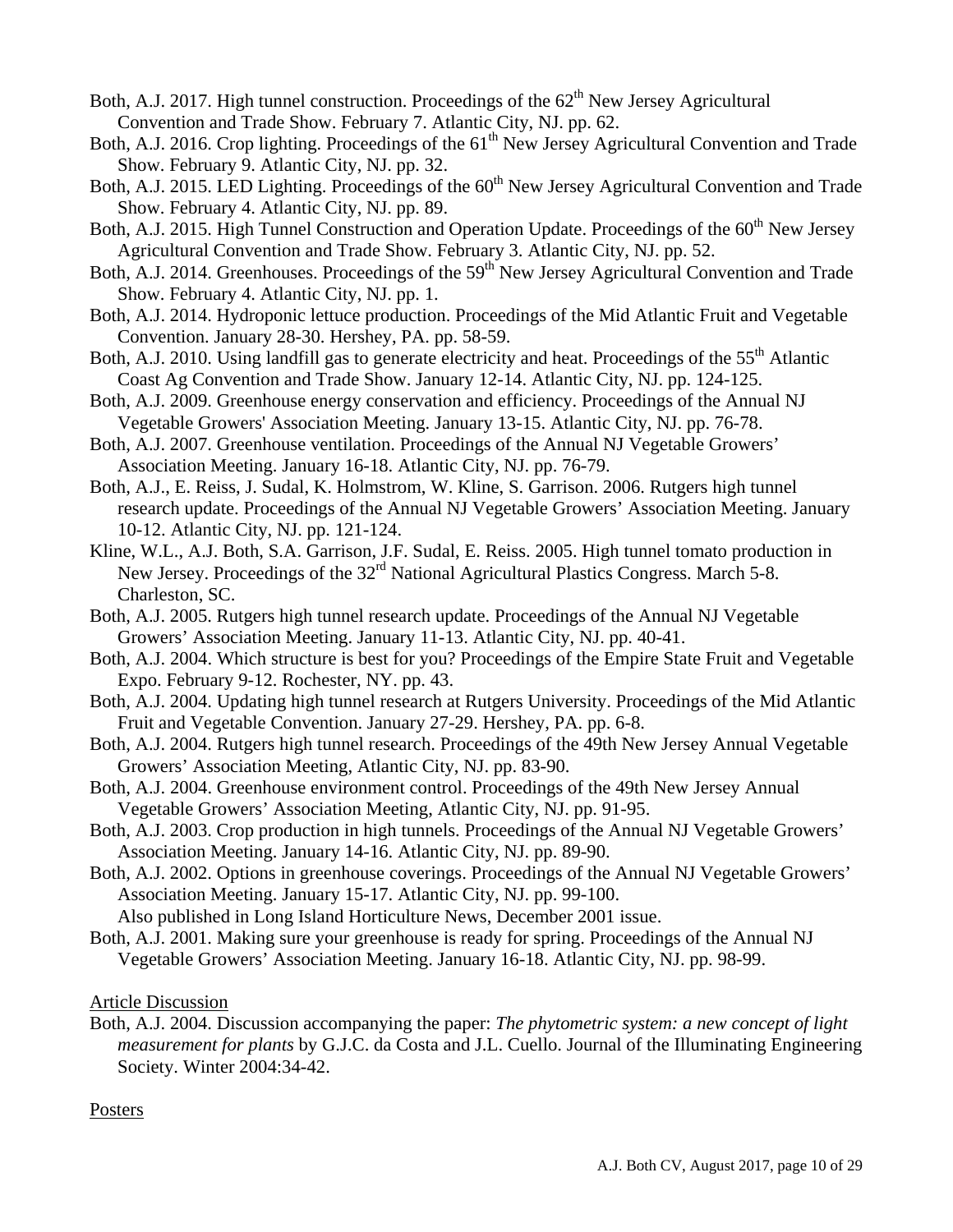- Kasetty, S., A.J. Both, T. Barkay, J. Schaefer, and J. Reinfelder. 2017. Predicting methyl-mercury production in sulfur-reducing bacteria (SRB) using flux balance analysis. Microbiology Symposium, Rutgers University, New Brunswick, NJ.
- Both, A.J., B. Bugbee, C. Kubota, R. Lopez, C. Mitchell, E.S. Runkle, and C. Wallace. 2016. Proposed product label for electric lamps used in horticulture and plant biology. Fifth International Controlled Environment Conference (AusPheno), September 18-23. CSIRO Discovery Center, Canberra, Australia.
- Wyenandt, A., W.L. Kline, A.J. Both, and D. Ward. 2007. Effects of soilless bag production and soil fumigation on the development of white mold (Sclerotinia) in tomato high tunnel production. Northeast Region of ASHS Annual Meeting, January 4-6, University of Maryland, College Park, MD.
- Fleisher, D.H., A.J. Both, L. Logendra, C. Moraru, T. Gianfagna, T.C. Lee, J. Cavazzoni, and H. Janes. 2004. Short-term temperature effects on hydroponically grown tomatoes – I: Production Scheduling. Presented at the Habitation Conference on Space Habitation Research and Technology Development in Orlando, FL. January 4-7, 2004.
- Rodriguez, L.F., A.J. Both, A.B.O. Soboyejo, and K.C. Ting. 2001. The effect of uncertainty in analyses of advanced life support systems. Presented at NASA's PI and the American Society of Gravitational and Space Biology meeting in Alexandria, VA. November 7-10, 2001.
- Rodriguez, L.F., H. Hsiang, Y. Ozaki, S. Kang, S. Goudarzi, D.H. Fleisher, K.C. Ting, and A.J. Both. 2000. Top-level modeling of an ALSS utilizing object oriented techniques. Presented at NASA's Life Support and Biosphere Science meeting in Baltimore, MD. August 7-9, 2000.
- Cavazzoni, J., D.H. Fleisher, T. Gianfagna, L. Logendra, A.J. Both, and G.A. Giacomelli. 2000. Biomass production projects for the NJ-NSCORT. Presented at NASA's Life Support and Biosphere Science meeting in Baltimore, MD. August 7-9, 2000.

Research Reports

- Brennan, M., D. Specca, B. Schilling, D. Tulloch, S. Paul, K. Sullivan, Z. Helsel, P. Hayes, J. Melillo, B. Simkins, C. Phillipuk, A.J. Both, D. Fennell, S. Bonos, M. Westendorf, and R. Brekke. 2007. Assessment of biomass energy potential in New Jersey. New Jersey Agricultural Experiment Station Publication No. 2007-1. Rutgers, the State University of New Jersey, New Brunswick, NJ.
- Keren, R.D., C.M. Danis, W.P. Cowgill, A.J. Both, and D. Lewis. 2003. Enhancing the Hunterdon County agricultural economy. Final report to the Hunterdon Economic Partnership. 41 pp.
- L.D. Albright, I. Seginer, R.W. Langhans, R.M. Welch, L. Levine, W. Berry. R. Linker, J. Lea-Cox, R. Wheeler, A.J. Both, T. Englert, S. Black, D. deVilliers, J. Mathieu, C. Johnson. 2000. Modeling of the relationship between nitrate concentration and carbohydrate partitioning in hydroponic lettuce, Lactuca sativa, L. Nicolet Project Report, Experimental Results. Submitted to a consortium of collaborators in Israel and the Netherlands (European Union project FAIR6-CT98-4362).
- Langhans, R.W., L.D. Albright, and A.J. Both. 1999. Hydroponic vegetable production in controlled environment agriculture facilities. Final Report to NYSERDA, ESEERCO and NYSEG. March, 1999. Cornell University, Ithaca, NY 14853. 62 pp.
- Langhans, R.W., J. Bandy, A.R. Leed, D.J. Tennessen, B.G. Vinzant, T.C. Weiler, L.D. Albright, A.J. Both, E. Goto, E.F. Wheeler, C. Zou, B.A. Ingall, J. Kossowski, M.P. Pritts, L.D. Topoleski, D.E. Wilcox, J.D. Novak, G.B. White, and A.G. Taylor. 1994. A definition of problems involved in design and operation of the controlled environment life support system (CELSS) in the humanrated test facility (HRTF). Johnson Space Center. NASA Grant NAG 9-715. 144 pp.

Non Peer Reviewed Extension Publication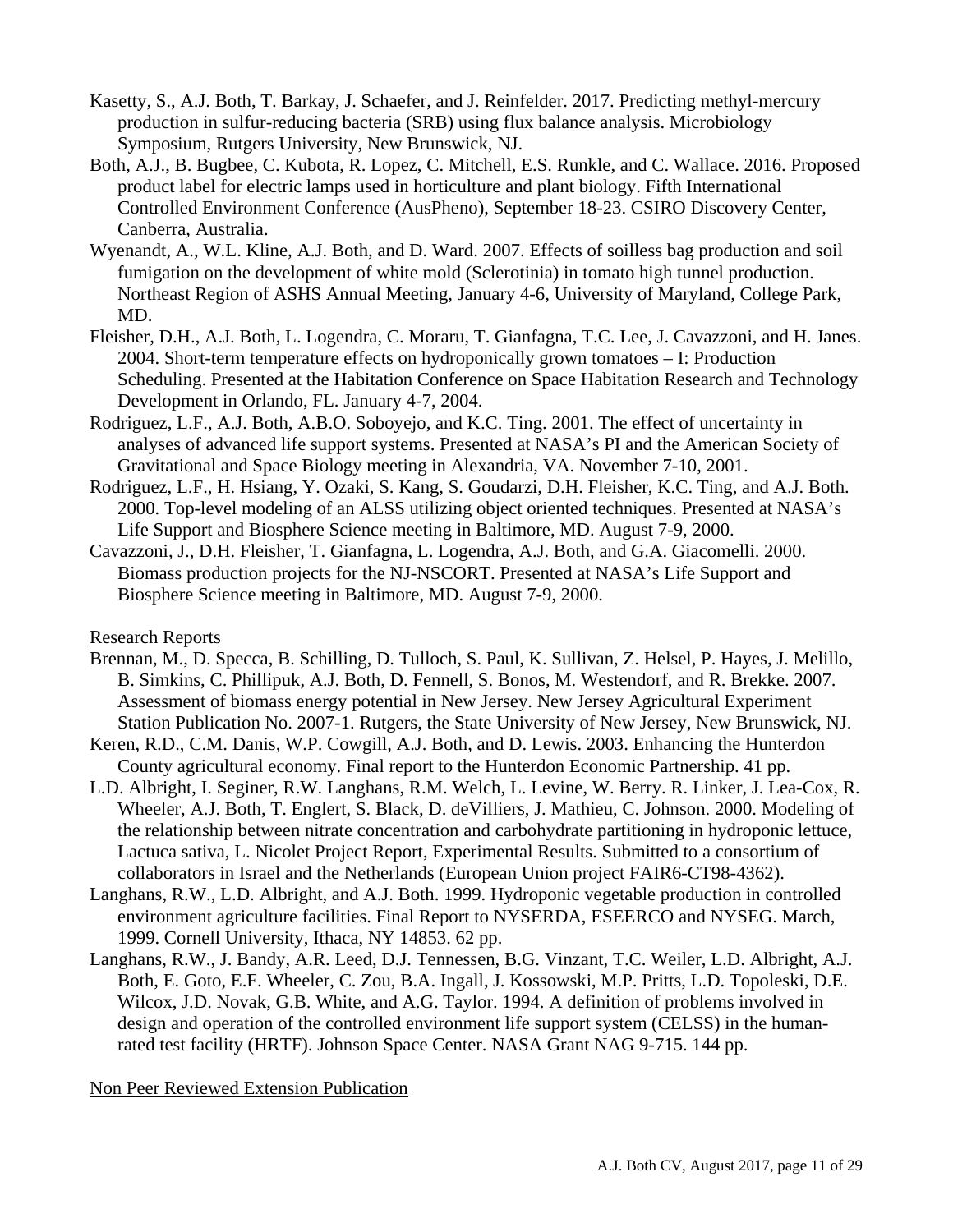Both, A.J. 2000. Some thoughts on supplemental lighting for greenhouse crop production. Presented at the Environmental Control and Design of Greenhouse Systems Short Course, January 10-11, 2000. Cook College, Rutgers University. NJAES Research Paper No. P-03130-35-99. 10 pp.

Trade Journal Articles

- Both, A.J. 2017. Consider evaluating the benefits of LED lighting for your crops. Greenhouse Grower Technology issue. March/April. pp. 28, 30.
- Wallace, C. and A.J. Both. 2016. Putting lights to the test. GrowerTalks, June issue. pp. 60, 62, 64.
- Both, A.J. and T. Manning. 2013. Powering up: Utilizing solar and wind energy can help balance the costs of production in your greenhouse facilities. American Nurseryman Magazine. March issue. pp. 16-20.
- Both, A.J., R. Hansen, and M. Kacira. 2012. Hydroponics give growers control. Article is part of the Water Wisely series in Greenhouse Grower Magazine. May 25.
- Both, A.J. 2009. How does sustainability fit into your plan? Greenhouse Management and Production (GMPro). May issue. pp. 26, 28-29.
- Both, A.J. Energy efficiency: Learning to conserve. Greenhouse Grower 25th Anniversary Issue. December 2008. pp. 56, 58.
- Both, A.J. and T. Manning. Solar and wind energy for greenhouses. OFA Bulletin No. 910. September/October 2008. pp. 1, 6-7.
- Both, A.J.. 2008. Maintain ventilation equipment before warm weather starts. Greenhouse Management and Production (GMPro). April issue. pp. 21-24.
- Both, A.J. and E. Reiss. 2007. Consider design with a new floor heating system. Greenhouse Management and Production (GMPro). December issue. pp. 35-37.
- Both, A.J. 2007. Greenhouse cooling basics. American Nurseryman. September 15 issue. pp. 20-24.
- Both, A.J. 2007. Maintain temperatures with evaporative cooling. Greenhouse Management and Production (GMPro). April issue. pp. 39-42.
- Both, A.J. 2006. Airflow options affect crop growth. Greenhouse Management and Production (GMPro). May issue. pp. 59-64.
- Both, A.J. and D.R. Mears. 2006. Build and maintain greenhouses with energy conservation in mind. Greenhouse Management and Production (GMPRO). May issue. pp. 54-56.
- Both, A.J. 2006. Keep your greenhouse cool this summer. Greenhouse Management and Production (GMPRO). April issue. pp. 45-48.
- Both, A.J. 2005. Agricultural management practices aim to help resolve legal conflicts. Greenhouse Management and Production (GMPRO). June issue. pp. 43-46.
- Both, A.J. 2005. Is your greenhouse strong enough? Greenhouse Management and Production (GMPRO). May issue. pp. 38-41.
- Both, A.J. 2004. Greenhouse becomes 43rd ASAE historic landmark. Resource magazine (ASAE). September issue. pp 19.
- Both, A.J. 2004. Supplemental lighting. Greenhouse Product News 14(12):48-53 (reprint from OFA Bulletin July/August 2003).
- Fisher, P., A.J. Both, R. Heins, and A. Enfield. 2004. Lighting plugs and liners. Greenhouse Grower. September issue. pp. 22-26.
- Ross, D.S. and A.J. Both. 2004. Inventor of air-inflated double-layer polyethylene greenhouse honored. Mid-Atlantic Grower 6(10) August Issue. pp. 6-7.
- Both, A.J. 2004. Insect screening. American Vegetable Grower. June issue. p. 28.
- Both, A.J. 2004. Comparing greenhouse coverings. American Vegetable Grower. June issue. pp. 23- 24.
- Both, A.J. 2004. Greenhouse temperature management. Greenhouse Management and Production (GMPRO). April issue. pp. 38-42.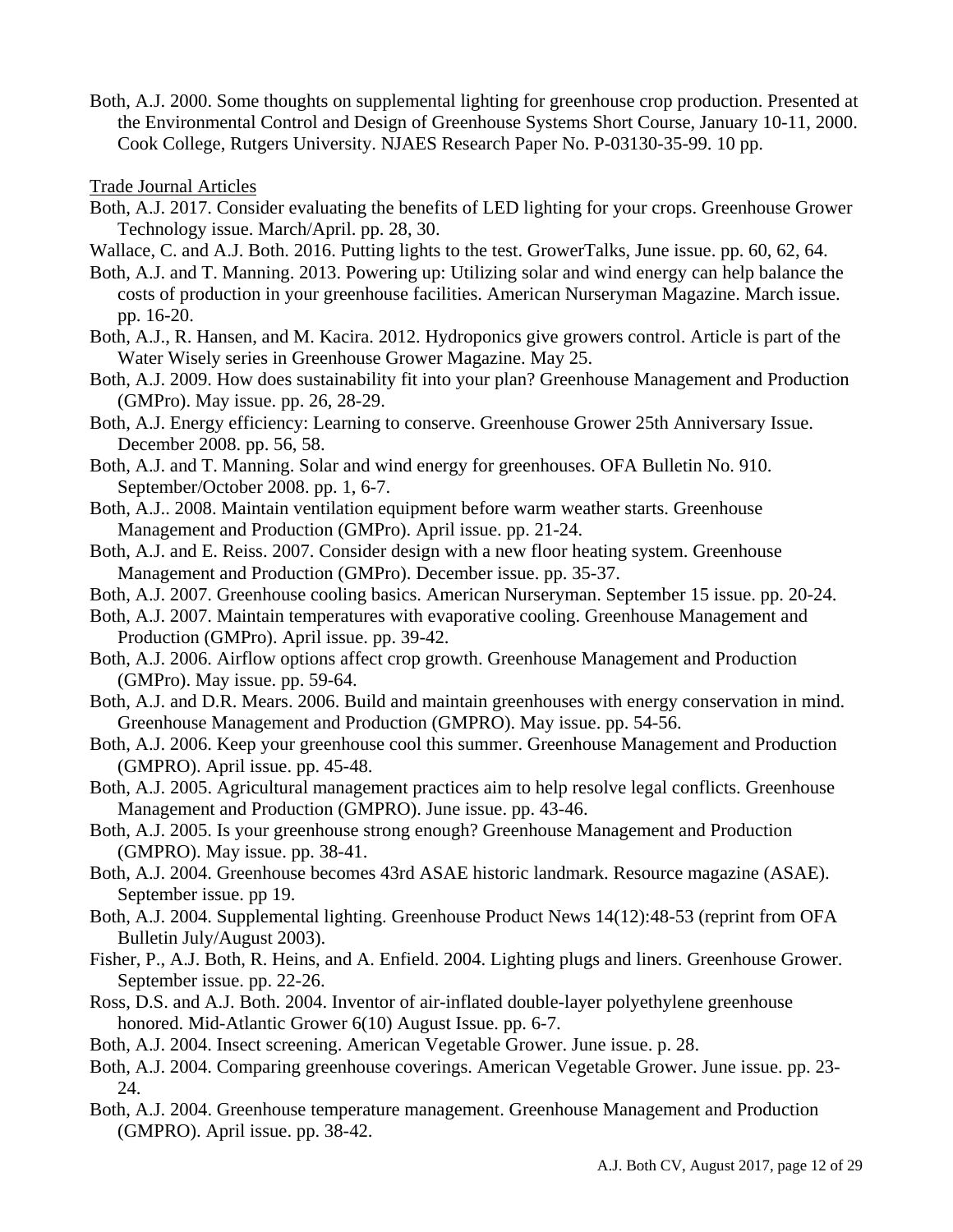- Fisher, P. and A.J. Both. 2004. Photoperiod control: technology options and costs. Greenhouse Grower. March issue. pp. 42-49.
- Fisher, P. and A.J. Both. 2004. Supplemental lighting: technology and costs. Greenhouse Grower. February issue. pp. 86-94.
- Both, A.J. and J.E. Faust. 2003. Light transmission: greenhouse design and coverings. Greenhouse Grower. December issue. pp. 82-86.
- Both, A.J. 2003. Oil or gas? Strategies to reduce greenhouse energy bills. Mid-Atlantic Grower (5)11 October issue. pp. 18-19.
- Both, A.J. 2003. Supplemental Lighting: Part 2. OFA Bulletin. September/October issue. pp. 1, 10-11.
- Both, A.J. 2003. Supplemental Lighting. OFA Bulletin. July/August issue. pp. 16-18.
- Both, A.J. 2003. Considering supplemental lighting? Here are some data that may help you decide. International Cut Flower Growers Association Bulletin. April issue. pp. 24-28.
- Both, A.J. 2003. Hydroponic lettuce research. Practical Hydroponics and Greenhouses. May/June issue. pp. 40-47.
- Both, A.J. 2003. Supplemental lighting. Can it help you grow better crops? Greenhouse Management and Production (GMPRO). Spring Edition. pp. 34-37.
- Both, A.J., D.R. Mears, E. Reiss, and W.J. Roberts. 2002. Greenhouse floor heating. Greenhouse Management and Production (GMPRO). August issue. pp. 60-63.
- Both, A.J. 2002. How to design a mechanical ventilation system. Greenhouse Management and Production (GMPRO). May issue. pp. 67-73.
- Both, A.J. 2002. Greenhouse covering options. Greenhouse Management and Production (GMPRO). April issue. pp. 49-50.
- Both, A.J. 2002. Optimize your production environment. Greenhouse Management and Production (GMPRO). Spring Edition. pp 46-50.
- Both, A.J. 2001. The quonset climate. GrowerTalks. August issue. p. 128.
- Both, A.J. 2001. Ten ways to reduce your energy bill. Greenhouse Grower. July issue. pp. 56-62.
- Both, A.J. 2000. It's Cold Out! So Why Ventilate? GrowerTalks. December issue. pp. 82-84.
- Both, A.J. 2000. Should you use supplemental lighting? Greenhouse Management and Production (GMPRO). May issue. pp. 42-50.
- Both, A.J. and L.D. Albright. 2000. A controlled environment. Cover story in Resource Magazine (ASAE). May issue. pp. 7-8.

(Rutgers) Cooperative Extension Fact Sheets, Bulletins, and Other Publications

- Manning, T., A.J. Both, and J. Rabin. 2014. Assessing on-farm equipment efficiency and energy use. (Rutgers Cooperative Extension Web Publication). Available at: http://sustainablefarming.rutgers.edu/assessing-farm-equipment-efficiency/
- Manning, T., A.J. Both, and J. Rabin. 2012. Lowering on-farm utility costs with electricity monitors (Rutgers Cooperative Extension Web Publication). Available at: http://sustainablefarming.rutgers.edu/electricity-monitors/
- Runkle, E. and A.J. Both. 2011. Greenhouse energy conservation strategies. MSU Extension Bulletin E-3160.
- Manning, T., A.J. Both, and J. Rabin. 2010. Understanding on-farm utility costs and billing (FS1128).
- Rabin, J. and A.J. Both. 2007. NJ agricultural at a glance Floriculture. In *Sustaining Farming on the Urban Fringe*. NJAES. December Issue.
- Wyenandt, A., W. Kline, and A.J. Both. 2006. Important diseases of tomatoes grown in high tunnels and greenhouses in NJ (FS358).
- Both, A.J., E. Reiss\*, and D.R. Mears. 2006. Root-zone heating systems for commercial greenhouses (E208, in review).
- Both, A.J. 2006. Environmental control of greenhouses (E213, in revision).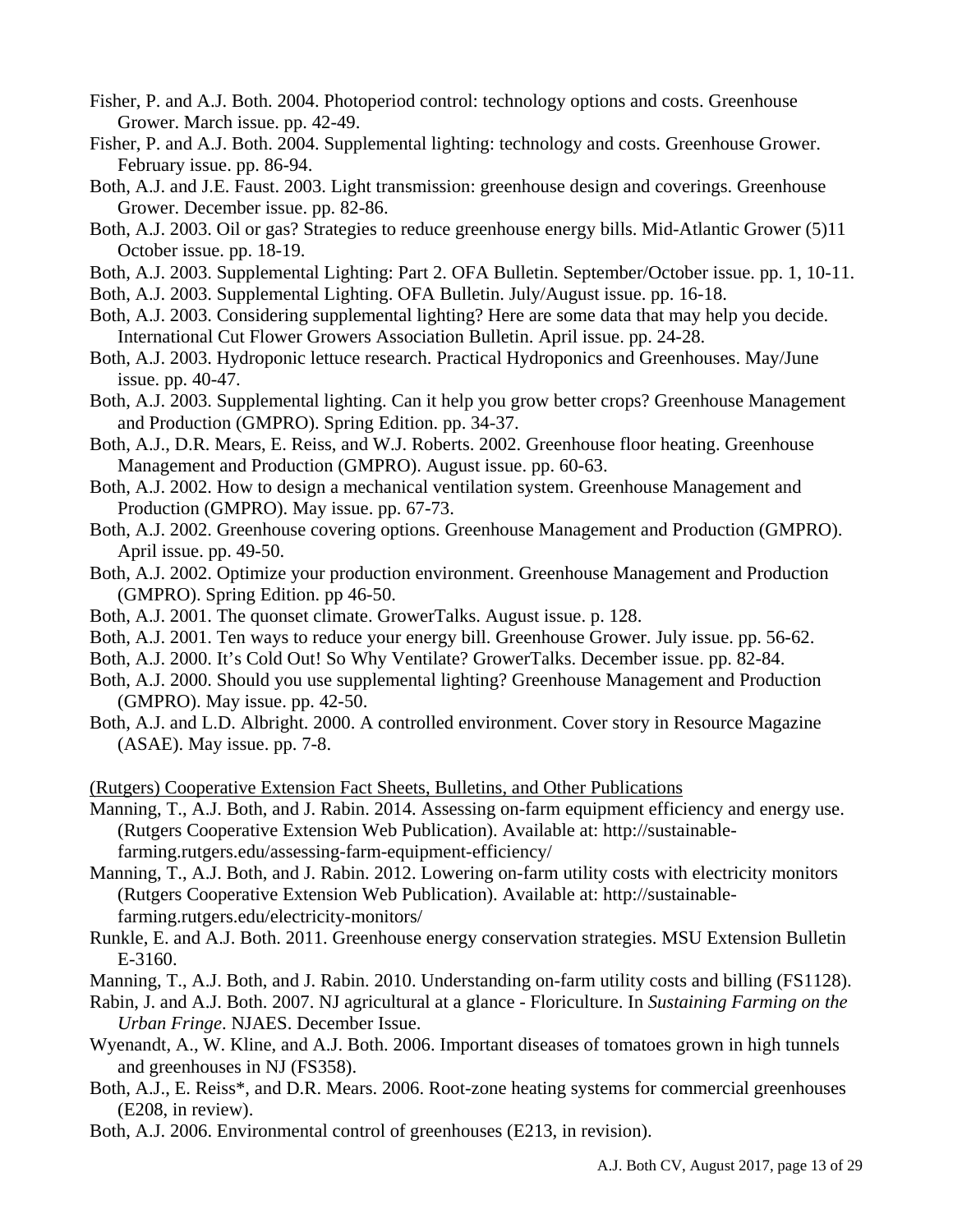Barbour, B.M., A.J. Both, A.F. Capp, S.K. Rettke, J.D. Willmott, and G.J. Wulster. 2005. Agricultural management practices for permanent greenhouse production (submitted to the New Jersey Department of Agriculture and the NJ State Agricultural Development Committee).

Both, A.J. 2005. Creating a master plan for greenhouse operations (E221, revised edition).

Wheeler, E.F. and A.J. Both. 2002. Evaluating greenhouse mechanical ventilation systems (E277).

Both, A.J. and E.F. Wheeler. 2002. Instruments for monitoring the greenhouse aerial environment (E276).

Both, A.J. and E.F. Wheeler. 2002. Principles of evaluating greenhouse aerial environments (E275).

#### Newsletters Published

Horticultural Engineering Newsletter: six issues per year from 2000 through 2003. Back issues are available at http://aesop.rutgers.edu/~horteng

Center for Controlled Environment Agriculture Newsletter: four issues per year from 2000 through 2003. Back issues are available at http://aesop.rutgers.edu/~horteng

#### **TEACHING**

Classroom Teaching

*Three-credit courses (full responsibility):*  Honors Seminar in Bioenvironmental Engineering (11:117:296) Spring 2017, 16 students Spring 2016, 11 students Energy Technology and its Environmental Impact (11:375:322) Fall 2016, 15 students Fall 2015, 24 students Fall 2014, 23 students Fall 2013, 10 students Fall 2012, 8 students Fall 2010, 9 students Fall 2009, 13 students

*Two-credit course (full responsibility)* 

Perspectives on Agriculture and the Environment (11:015:101). Fall 2004, 20 students

*Two-credit courses (co-teaching):*  Core Seminar in Plant Biology (16:765:622). Spring 2017, 23 students Spring 2015, 27 students Spring 2013, 22 students. Spring 2011, 18 students Spring 2009, 15 students Spring 2007, 18 students Spring 2005, 19 students Bioenvironmental Engineering Design I (11:117:488) Fall 2016, 9 students Fall 2015, 32 students Fall 2014, 18 students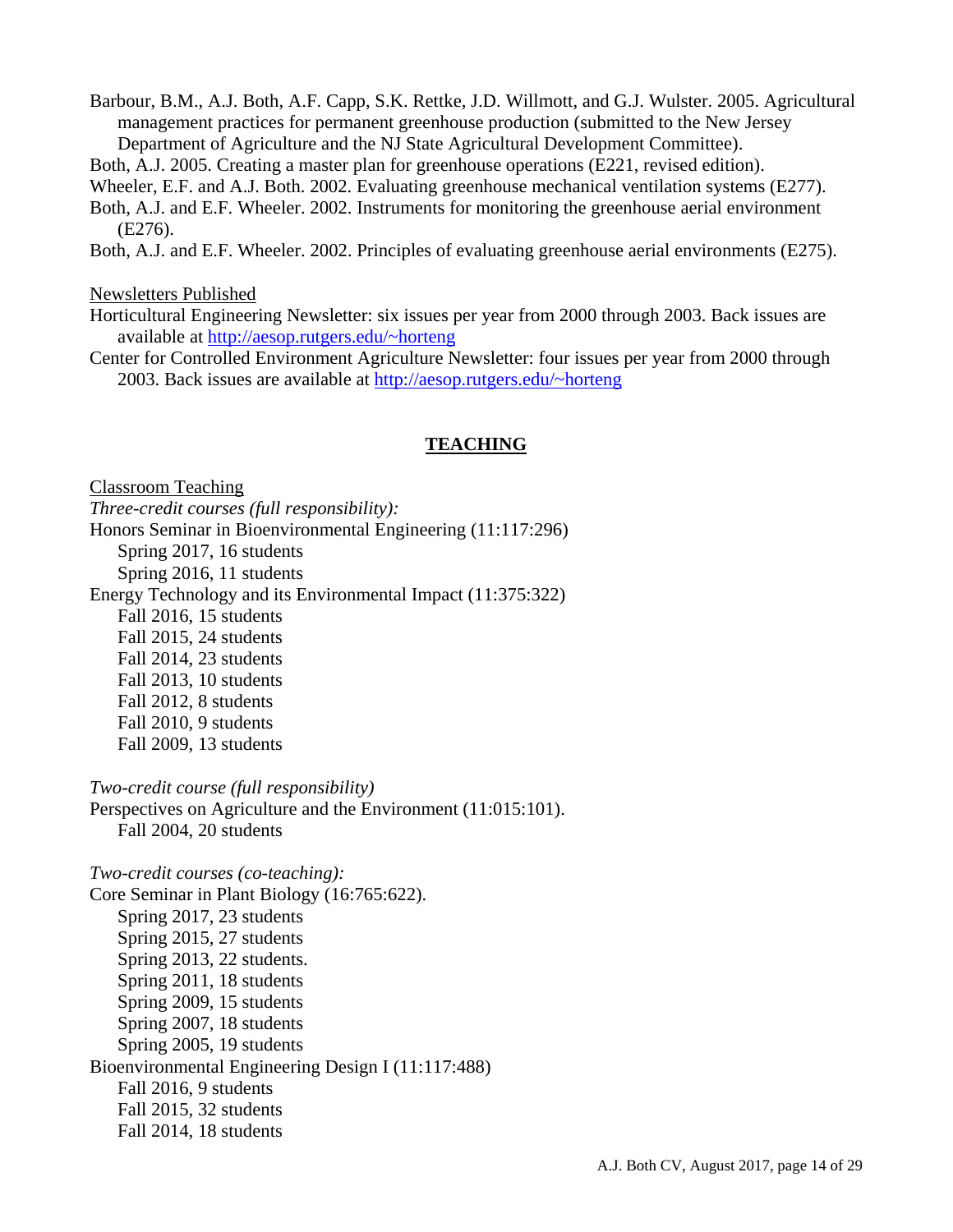Bioenvironmental Engineering Design II (11:117:489) Spring 2017, 9 students Spring 2016, 32 students Spring 2015, 18 students

## *One-credit courses (full responsibility)*  Byrne Seminar (11:090:101). High-Tech Sustainability: Food for Thought. Fall 2016, 18 students Fall 2015, 16 students Fall 2014, 11 students Fall 2013, 7 students Fall 2012, 16 students Fall 2010, 8 students Fall 2009, 7 students Portals to Academic Study Success (11:015:103) Spring 2011, 7 students First Year Seminar (11:015:100) Spring 2008, 5 students Seminar in Plant Biology (16:765:610) Spring 2005, 9 students Spring 2004, 7 students Greenhouse Design and Operation (11:015:276) Fall 2003, 4 students Fall 2002, 7 students *Guest lectures*  Interdisciplinary Honors Seminar (11:216:296) 2016, November 14, 20 students Engineering Orientation Lectures (14:440:100) 2016, October 24, 100 students

 2016, April 6, 65 students 2014, November 20, 90 students 2013, October 4, 105 students 2013, February 21, 100 students 2011, February 17, 85 students 2010, November 1, 75 students 2010, October 11, 80 students Applied Analysis of Successful Agricultural Enterprises (11:020:460) 2016, April 4, 21 students 2015, March 9, 22 students Intro to Horticulture (11:776:211) 2016, February 23, 35 students 2014, February 25, 40 students 2013, February 27, 35 students 2011, March 1, 30 students 2010, October 26, 30 students 2010, March 2, 40 students 2009, October 27, 35 students

Intro to Bioenvironmental Engineering (11:117:100)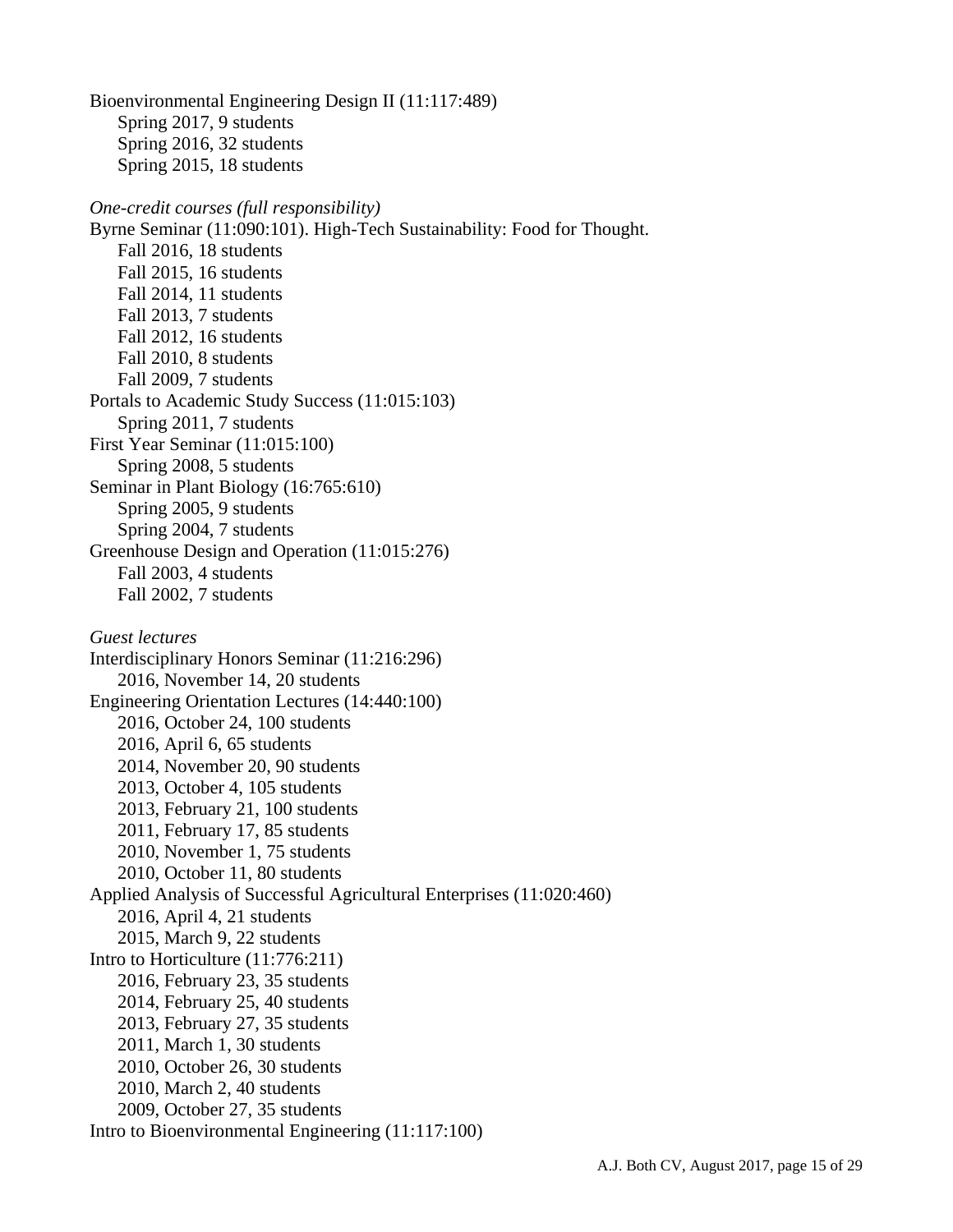2016, October 26, 22 students 2015, October 14, 20 students 2014, October 15, 19 students 2013, October 16, 19 students Environmental Sustainability: Life-cycle Assessment (16:375:534) 2016, October 14, 5 students 2015, October 9, 15 students 2013, October 4, 18 students 2010, October 20, 15 students Seminar in Environmental Sciences (16:375:613) 2015, September 17, 15 students Plants for Bioenergy (11:776:410). 2015, September 8, 15 students 2010, September 8, 12 students Greenhouse Systems (11:776:321) 2015, February 18, 16 students Integrated Energy Challenges and Opportunities (16:335:501) 2014, November 20, 20 students Water and Wastewater Treatment (11:375:302) 2013, October 25, 30 students Unit Processes in Bioenvironmental Engineering II (11:117:414) 2009, October 12, 5 students 2008, November 10, 7 students Greenhouse Environment Control and Crop Production (11:776:321) 2007, January and February, 15 students 2005, January and February, 5 students 2002, January and February, 12 students Biosystems Engineering Measurements (11:127:290) 2013, April 1, 6 students Applied Instrumentation and Control (11:127:450) 2001, September 26, 7 students Energy Conservation for Biological Systems (11:127:492), 2001, Spring, 3 students Plastics and Greenhouses (11:015:276). 2000, Spring, 15 students Phytomation (11:127:491) 2000, Spring, 8 students Extension Teaching NRCS Workshop on Farm Energy (co-teaching) 2017, August 22-24, 11 attendees Rutgers VETS program 2016, October 17, 10 attendees Greenhouse Production Short Course (co-teaching) 2016, March 7-8, 30 attendees 2015, March 2-3, 20 attendees Annie's Project, Empowering Women in Agriculture (co-teaching) 2014, January 28, 30, number of attendees: 20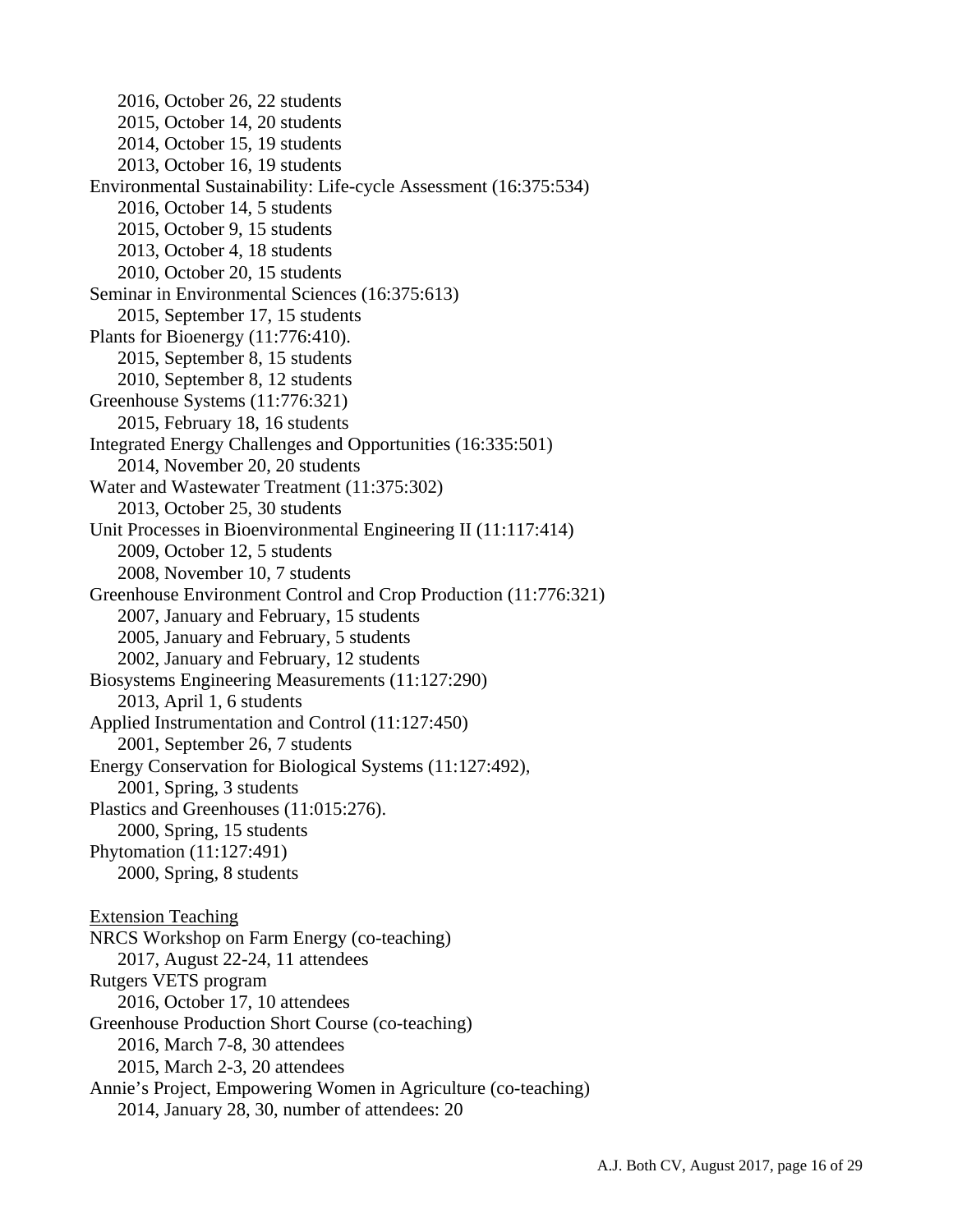Design and Operation of Greenhouse, High Tunnel, and Nursery Systems Short Course (co-teaching) 2006, September 28, number of attendees: 21

Design and Operation of Commercial Greenhouse Systems Short Course (co-teaching)

- 2005, January 6-7, number of attendees: 8
- 2004, January 8-9, number of attendees: 11
- 2003, January 13-14, number of attendees: 10
- 2002, January 14-15, number of attendees: 13

2001, January 8-9, number of attendees: 21

Greenhouse Cost Management Workshop (co-teaching)

2003, October 20, number of attendees: 13

Online Teaching

- Both, A.J. 2015. A video presentation titled 'Greenhouse Energy Efficiency' was delivered as part of the NE-SARE funded Farm Energy IQ project (collaboration with Penn State and the University of Vermont).
- Both, A.J. 2014. A total of eight video presentations were delivered as part of the multi-institutional USDA-HEC project (Ohio State, University of Arizona and Rutgers University). The titles include: Alternative Energy and Resource Use; Carbon Dioxide Enrichment; Evaporative Cooling and Shading; Greenhouse Heating Basics; Greenhouse Heating Systems; Greenhouse Location and Structures; Supplemental Lighting and Shading; Greenhouse (Mechanical) Ventilation.
- Both, A.J. 2014. Two webinars were delivered as part of the USDA-NRCS funded project titled 'On-Farm Energy Quality Assurance Training Program' that was organized through the University of Wisconsin. The webinar titles were 'Greenhouse heating and ventilation considerations' and 'Evaporative cooling, supplemental lighting and shading'.

International Teaching

- Ten lectures on Energy Systems and their Environmental Impact. Number of students: varied between 20 and 100. Invited lectures for the South China University of Technology, Guangzhou, China. May 30-31, 2013.
- Quantitative Analysis of Innovative Biosystems (FTE-34306; Wageningen University and Research, the Netherlands; co-teaching; I developed and taught a greenhouse case study). Number of students: 24. Equivalent to a graduate level 4-credit course. Fall 2011.

## **GRADUATE STUDENTS**

- David Lewus, Ph.D. student in Plant Biology (2017-). Project: Evaluating ventilation strategies for high tunnels using computational fluid dynamics. Major advisor.
- Mehra Blott, Ph.D. student in Public Health (2016-). Project: VOC generation from plastic films used for protected cultivation. Member of the dissertation advisory committee.
- Matthew Patterson, Ph.D. student in Environmental Sciences (2015-). Project: Estimation of heterogeneous flow using soil and geophysical data at multiple scales. Member of the dissertation advisory committee.
- Michael Johnson, Ph.D. student in Environmental Sciences (2013-). Project: Algae production for biofuels. Major advisor.
- Yuan Li, Ph.D. student in Plant Biology (2013-). Project: Role of silicon uptake during plant growth and development. Major advisor.
- Swetha Kasetty, M.S. 2017. Thesis title: Using flux balance analysis to predict methyl-mercury production by sulphate rducing bacteria. Major advisor.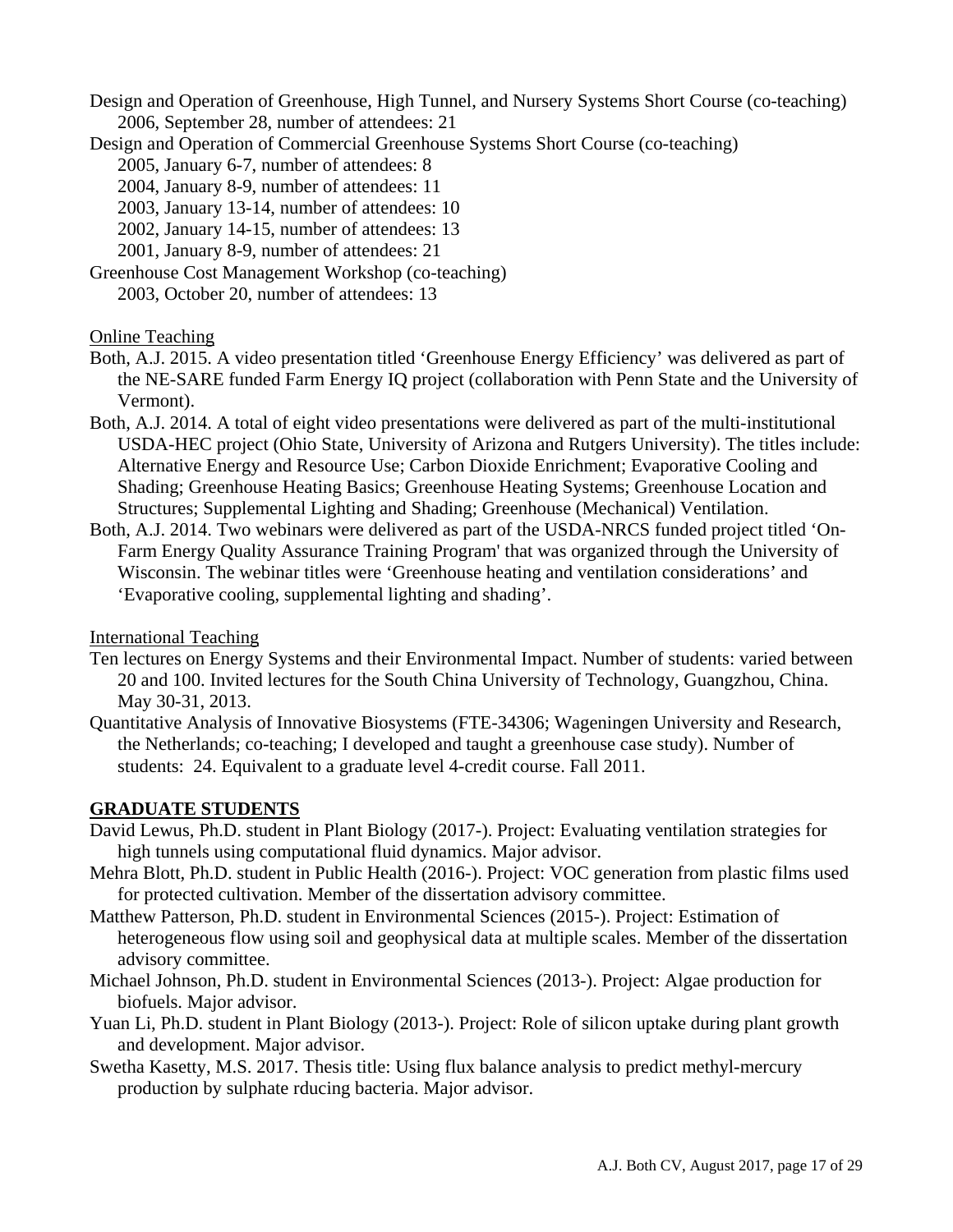- Monica Hirata Bertachi, M.S (plan B). 2016. Thesis title: Literature review of time-domain reflectometry (TDR) calibration techniques used to determine the moisture content of woody materials. Member of the thesis advisory committee.
- Isabel Armas Gutiérrez, M.S. 2015. Thesis title: Nutritional enhancement of lettuce using mutation breeding. Member of the thesis advisory committee.
- Tom van Zundert, M.S. 2013 (Wageningen University). Thesis title: Life cycle assessment of the Dutch greenhouse tomato production system. Major advisor.
- Ariel Martin, Ph.D. 2013. Dissertation title: Development of a decision support system to operate the greenhouse lighting and shading systems powered by a distributed generator. Major advisor.
- David Babson, Ph.D. 2010. Dissertation title: Enhancing energy recovery from biomass waste streams: from mega-landfills and biorefineries to microbial communities. Member of dissertation advisory committee.
- Matthew Blanchard, Ph.D. 2009 (Michigan State University). Dissertation title: Manipulating light and temperature for energy-efficient greenhouse production of ornamental crops. External member of dissertation advisory committee.
- Brian Wartell, M.S. 2009. Thesis title: Anaerobic digestion of equine waste. Member of thesis examination committee.
- Sung Won Yoon, Ph.D. 2009. Dissertation title: A measure of soil structure derived from water retention properties: A Kullback-Liebler distance approach. Member of dissertation examination committee.
- David Specca, M.S. 2008. Thesis paper title: Opportunities for agricultural-based bioenergy in New Jersey: a case study of switchgrass and field corn. Member of thesis advisory committee.
- Diyana Jamaludin, M.S. student in Bioresource Engineering. Major advisor for one year (started F06).
- Mark Lefsrud, Ph.D. 2006 (University of Tennessee). Dissertation title: Environmental manipulation to increase the nutritional content in leafy vegetables. External member of dissertation advisory committee.
- Eugene Reiss, M.S. 2006. Thesis title: Modeling greenhouse floor heating using computational fluid dynamics. Major advisor.
- Tom van der Walle, M.S. 2005. Tom conducted a six-month research project as part of the degree requirements from Wageningen Agricultural University, the Netherlands. Project advisor.
- Jennifer Mathieu, Ph.D. 2004 (Cornell University). Dissertation title: Lettuce crop evapotranspiration, nitrate uptake, and growth mechanistic simulation modeling: for use in fault detection in hydroponic production systems. External member of dissertation advisory committee.
- Lina Friis, M.S. 2004. Thesis title: Canopy CO<sub>2</sub>-exchange measurements for *Lactuca sativa* L. 'Waldmann's Green'. Lina conducted a five-month thesis project as part of the degree requirements from the University of Agricultural Sciences in Alnarp, Sweden. Project advisor.

Meenal Gogte, M.S. student in Bioresource Engineering. Major advisor for one semester (F03).

- Konomi Kumasaka, M.S. 2003. Thesis title: Canopy gas exchange of soybean [*Glycine Max* (L.) Merr., cv. Hoyt] in response to air temperature, light intensity, and aerial  $CO<sub>2</sub>$  concentration in controlled hydroponic environments. Major advisor.
- Christer Wretfors, M.S. 2003. Thesis title: Growth chamber experiments and modeling for dwarf tomato varieties. Christer conducted a five-month thesis project as part of the degree requirements from the University of Agricultural Sciences in Alnarp, Sweden. Project advisor.
- Sara Goudarzi, M.S. 2003. Thesis title: Dynamic crew performance model for long-duration space missions. Major advisor.
- Hsien-Hsing Hsiang, M.S. 2002. Thesis title: Top-level modeling of a food processing and nutrition (FPN) component of an advanced life support system (ALSS). Member of the thesis advisory committee.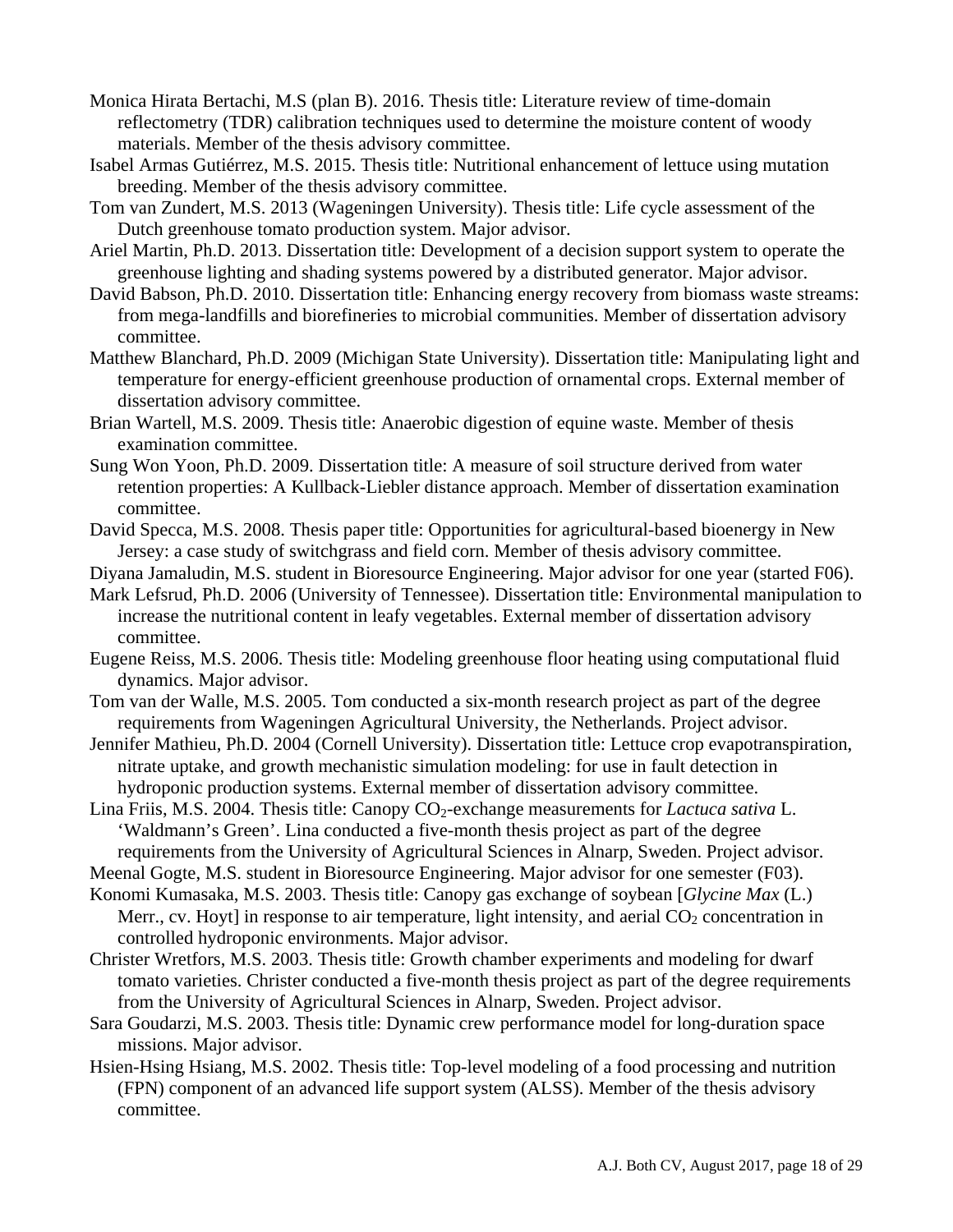## **RESEARCH SUPERVISOR**

Krithika Uthaman, Undergraduate summer intern. 2017.

- Indira Roy (Chatham High School, Chatham, NJ). Project title: Assessment of electricity-free hydroponics in India: A proof of concept. 2017.
- Barbora Hroncova, undergraduate student in Environmental Sciences. Project: Sustainability and life cycle assessment of coffee production. Spring 2017.
- Hassan Chughtai (Bridgewater High School, Bridgewater, NJ). Project title: LED lighting for horticultural applications. Summer 2014 and 2014-2015 school year.
- Claude Wallace, B.S. Bioenvironmental Engineering (Rutgers University). Project: LED lighting for horticultural applications. July 2014-October 2016.
- Greg Haring, undergraduate student in Bioenvironmental Engineering. Project: Quantifying light output and power consumption of supplemental lighting systems for horticultural applications. Spring 2014.
- Alayna Famble, undergraduate student in Bioenvironmental Engineering. Project: Solar energy applications. Spring 2014.
- Matthew Bara, undergraduate engineering student (Rowan University). Project: LED lighting for horticultural applications. Summer 2013.
- Claude Wallace, B.S. Bioenvironmental Engineering (Rutgers University). Project: LED lighting for horticultural applications. Summer 2013-March 2014.
- Caroline Yu (Byram Hills High School, Armonk, NY). Project title: Determining the effects of the ratio of red and blue light-emitting diodes on the anthocyanin content in red lettuce as a possible crop for vertical farming. 2010.
- Gail Bradbury and Anthony Lopez. Cook Honors project. Title: Constituent analysis of composting as a form of waste management for solid waste generated on campus. 2010.
- Daryl Strom, Undergraduate summer intern. 2009.
- Tarik Zebib, Undergraduate capstone design project. Summer 2009. (co-supervisor with Donna Fennell)
- Lisa Evans, Undergraduate work-study student. October 2005-May 2006.
- Max Dubin, Undergraduate student. Independent Research in Biology (01:119:406). June-December 2005.
- Jeff Akers, Head Greenhouse Field Technician. January 2004-present. (co-supervisor with Joe Florentine)
- Xavier Sosa, Undergraduate work-study student. October 2003-May 2004.
- Sara Goudarzi, M.S. Hourly employee. February 2003-September 2004.
- Dr. Luis Rodriguez, Post Doctoral Associate. November 2002-January 2003.
- Timothy Vadas, Cooperative Education student. Summer 2001, 2002.

Thanh Nguyen, Undergraduate work-study student: web site development. June 2000-May 2001. Dr. Sukwon Kang, Post Doctoral Associate with the NJ-NSCORT project. July 2000-August 2001. Steve Kania, M.S. Technician, Center for Controlled Environment Agriculture. July-December 2000. Eugene Reiss, Program Associate/Research Project Coordinator II. January 2000-December 2005.

## **VISTING SCIENTISTS**

- Dr. S.W. Nam (Associate Professor, Chungnam National University, South Korea). Sabbatical leave at Rutgers University. February 2010-January 2011.
- Mobolaji Omobowale, M.S. Mr. Omobowale studied (tropical) greenhouse applications and greenhouse engineering curriculum development during a three-month stay funded by the MacArthur Foundation. He is a lecturer at the University of Ibadan, Nigeria. Served as host and supervisor, Fall 2009.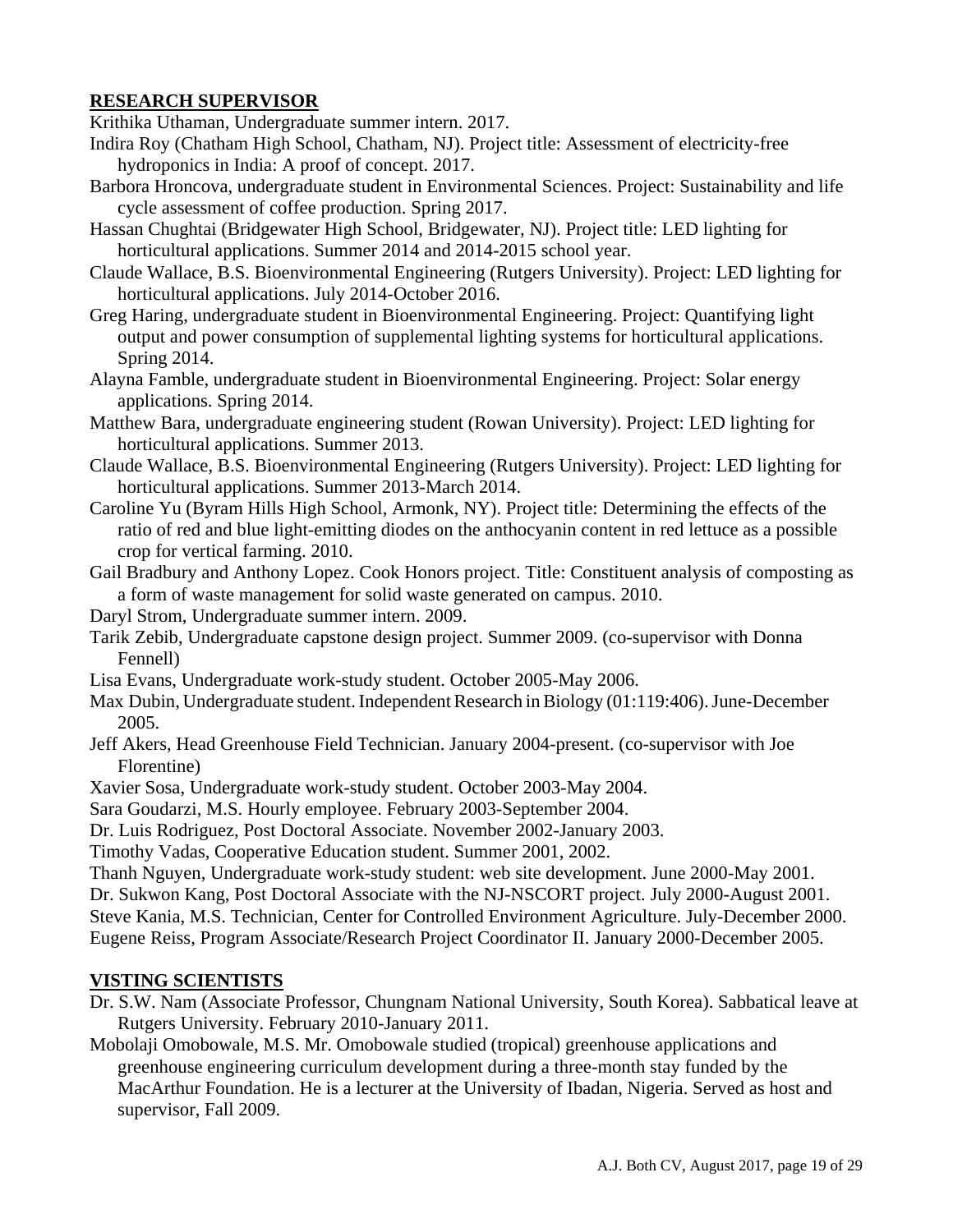#### **PRESENTATIONS**

Invited Scientific Presentations, International

- The greenhouse industry and its design standards in the USA. Presented for the Korean Society for Bio-Environment Control, Chuncheon, Korea. May 16, 2014.
- Controlled environment agriculture, research and thoughts. Department of Landscape Architecture and Rural Systems Engineering, Seoul National University, Seoul, Korea. May 14, 2014.
- Converting biologically derived methane gas to energy. Invited lecture at the South China University of Technology, Guangzhou, China. May 29, 2013.
- Efficient use of natural resources in greenhouses. Invited lecture at the South China Agricultural University, Guangzhou, China. May 28, 2013.
- Greenhouse guidelines. Controlled Environments: Technology and Practice Meeting. Cambridge, England. September 9-12, 2012.
- Efficient use of natural resources in greenhouses. Keynote speech at the GreenSys2011 symposium, Halkidiki, Greece. June 5-10, 2011.
- Crop production in cooler environments. Canadian Greenhouse Conference. Toronto, Canada. October 9, 2008.
- Optimizing plant growth through environmental control. Agricultural Structure and Environment Seminar No. 34. Hiroshima Prefecture Agricultural Research Center. Organized by the National Institute for Rural Engineering, Tsukuba, Japan. December 13, 2007.
- Continuous canopy gas exchange measurements in controlled environments. Annual NCR-101 meeting, Brisbane, Australia. March 16, 2004.

Invited Scientific Presentations, National

- Measuring LED lamps used for applications in horticulture. Presented at the LED Symposium organized by the research project titled 'Developing LED Lighting Technologies and Practices for Sustainable Specialty‐Crop Production'. Tucson, AZ. February 20, 2015.
- Engineering and energy conservation for controlled environment agriculture. Presented at the annual Biofuels-IGERT meeting, New Brunswick, NJ. July 22, 2014.
- Population growth and greenhouse production. Invited presentation as the Robert Langhans Visiting Scholar. Cornell University, Ithaca, NY. November 12, 2012.
- Technology and a green thumb make for great partners. Department of Plant and Soil Sciences. Michigan State University. East Lansing, MI. May 15, 2008.
- The role of technology in commercial plant production. Department of Horticulture and Landscape Architecture. Purdue University. West Lafayette, IN. April 24, 2008.
- Advancing CEA trough research and education. Department of Agricultural and Biosystems Engineering, University of Arizona, Tucson, AZ. June 22, 2006.
- Designing greenhouse systems for reduced run-off. Emma Lausten Horticultural Symposium. NJ-EcoComplex, Columbus, NJ. February 22, 2006.
- Controlled environments: The future of NJ agriculture? Emma Lausten Horticultural Symposium, Cook College, New Brunswick, NJ. April 4, 2005.
- Hydroponic lettuce production. Three lectures during the Lettuce Mini Workshop. Crop Physiology Lab, Utah State University. May 28, 2002.

## Extension Presentations, Out-of-state

- The latest in greenhouse LED research. Mid Atlantic Fruit and Vegetable Convention, Hershey, PA. January 31, 2017.
- Greenhouse energy efficiency. Farm Energy IQ project. Penn State University, State College, PA. March 10-12, 2015.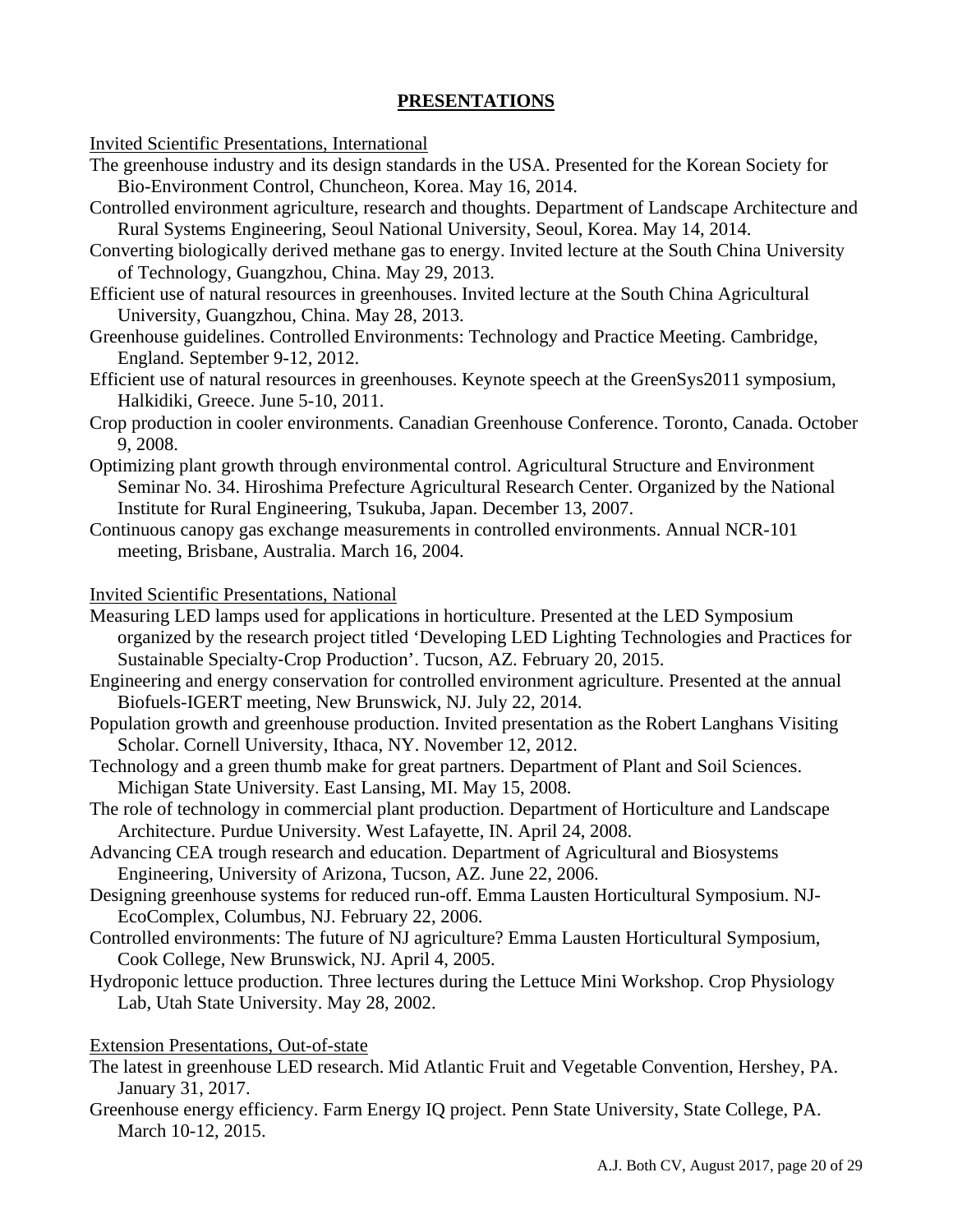- Greenhouse energy efficiency. Farm Energy IQ project. University of Vermont, Fairlee, VT. February 23-25, 2015.
- Greenhouse heating, ventilation & cooling, supplemental lighting  $\&$  shading. Three presentations presented at the 'Identifying and Modeling Energy Efficiency in the Greenhouse -- In-service Training Program', Virginia Tech, Buffalo Junction, VA. January 13-14, 2015.
- Greenhouse heating; Greenhouse cooling; Greenhouse technology developments (three separate presentations). 20th Annual Greenhouse Tomato Short Course. Raymond, MS. March 9-10, 2010.
- Controlled environment agriculture. Global Eco-Innovation Forum on Sustainable Development of Hot Deserts. Columbia University, New York, NY. October 31, 2009.
- Alternative energy applications; Floating hydroponic lettuce (two separate presentations). 9th Annual GreenhouseCrop Production and Engineering Design Short Course. Tucson, AZ. April 27-28, 2009.
- Greenhouse energy considerations. 28<sup>th</sup> Long Island Agricultural Forum. Riverhead, NY. January 8, 2009.
- Technologies for greenhouse energy conservation. 25<sup>th</sup> Anniversary Perennial Plant Symposium organized by the Perennial Plant Association, Columbus, OH. August 9, 2007.
- Surviving the energy crisis, part 3: Conservation in the greenhouse. OFA Short Course, Columbus, OH. July 14, 2007.
- Technologies for greenhouse energy conservation. OFA Workshop. Michigan State University, East Lansing, MI. December 12, 2006.
- Greenhouse energy considerations. Greenhouse Energy Efficiency Workshop. University of New Hampshire, Durham, NH. February 15, 2006.
- Greenhouse technology for the small farm. Small Farm and Rural Living Expo, New Paltz, NY. September 19, 2004.
- Lighting technology. OFA Short Course, Columbus, Ohio. July 10, 2004.
- Which structure is best for you? Empire Expo, Rochester, NY. February 12, 2004.
- Updating high tunnel research at Rutgers University. Mid Atlantic Fruit and Vegetable Convention, Hershey, PA. January 27, 2004. Note: prepared by A.J. Both, presented by Eugene Reiss.
- High tunnel research update. Invited lecture for the educational program for training extension professionals and vocational agriculture teachers on high tunnel technology (SARE professional development workshop), Penn State high tunnel research and education facility, Rock Springs, PA. September 4, 2003.
- Supplemental lighting as an integral part of the greenhouse system. OFA Short Course, Columbus, Ohio. July 14, 2003.
- Greenhouse components and open-roof greenhouses. Cornell Cooperative Extension of New York City, NY. May 1, 2002.
- Designing greenhouse supplemental lighting systems. Demonstration of design software at the Greenhouse Engineering Workshop organized by Ohio State University, Wooster, OH. February 27-28, 2001.
- Greenhouse energy conservation. Pennsylvania Capital Region Greenhouse Grower Meeting, Ephrata, PA. January 25, 2001.
- Optimizing the production environment, Mistakes that costs you \$\$\$. New England Greenhouse Conference in Worcester, MA. October 17, 2000.
- Extension Presentations, In-state
- Electrical safety for farms and greenhouses.  $62<sup>nd</sup>$  New Jersey Agricultural Convention and Trade Show. Atlantic City, NJ. February 8, 2017.
- High tunnel construction.  $62<sup>nd</sup>$  New Jersey Agricultural Convention and Trade Show. Atlantic City, NJ. February 7, 2017.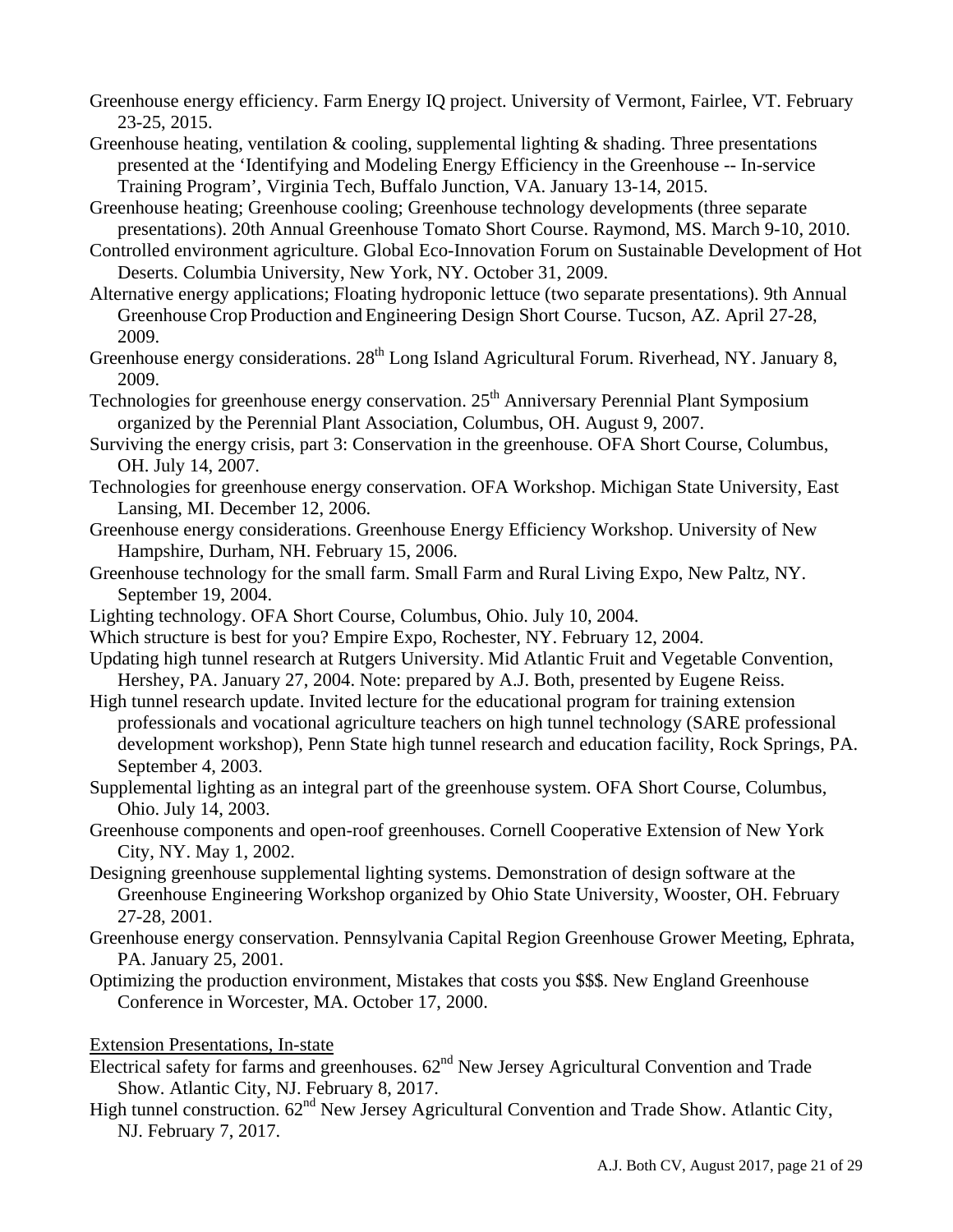- Vertical farming. Presented at the annual Warren County Board of Ag Meeting, Washington, NJ. December 3, 2016.
- Urban agriculture. Presented at the 2016 Urban Agriculture as an Economic Tool Conference, hosted by the New Jersey Urban Mayors Association. Trenton, NJ. May 5, 2016.

Review of greenhouse structures. Greenhouse Production Short Course. Columbus, NJ. March 7, 2016

- Greenhouse heating, cooling, ventilation and control systems. Greenhouse Production Short Course. Columbus, NJ. March 7, 2016
- Supplemental lighting, carbon dioxide enrichment, and shading. Greenhouse Production Short Course. Columbus, NJ. March 8, 2016
- Greenhouse ventilation and cooling.  $61<sup>st</sup>$  New Jersey Agricultural Convention and Trade Show. Atlantic City, NJ. February 9, 2016.
- Crop lighting. 61<sup>st</sup> New Jersey Agricultural Convention and Trade Show. Atlantic City, NJ. February 9, 2016.
- Greenhouse environment control. 61<sup>st</sup> New Jersey Agricultural Convention and Trade Show. Atlantic City, NJ. February 9, 2016.
- Greenhouse energy efficiency. Farm Energy IQ project. NJ EcoComplex, Columbus, NJ. April 8-10, 2015.
- Review of greenhouse structures. Greenhouse Production Short Course. Columbus, NJ. March 2, 2015
- Greenhouse heating. Greenhouse Production Short Course. Columbus, NJ. March 2, 2015
- Supplemental lighting and shading. Greenhouse Production Short Course. Columbus, NJ. March 3, 2015
- LED lighting. 60<sup>th</sup> New Jersey Agricultural Convention and Trade Show. Atlantic City, NJ. February 4, 2015.
- High tunnel construction and operation update. 60<sup>th</sup> New Jersey Agricultural Convention and Trade Show. Atlantic City, NJ. February 3, 2015.
- Indoor agriculture. Guest lecture for students at the Bridgewater-Raritan High School, Bridgewater, NJ. January 6, 2015.
- Urban agriculture. Guest lecture for students at the Stuart County Day School of the Sacred Heart, Princeton, NJ. November 5, 2014.
- Controlled environment agriculture and energy conservation. Presented at the Bioenergy and Bioproducts Education Program meeting organized at the EcoComplex, Columbus, NJ. July 9, 2014.
- LED lighting for greenhouse crops. Presented at the NJNLA Greenhouse Growers Conference. EcoComplex, Columbus, NJ. June 28, 2014.
- Natural and supplemental lighting for plant production. Short course: Hydroponic fruit and vegetable production, practical information for novice growers. NJ EcoComplex, Columbus, NJ. March 7, 2014.
- Hydroponic lettuce production. 59<sup>th</sup> New Jersey Agricultural Convention and Trade Show. Atlantic City, NJ. February 4, 2014.
- Sustainable greenhouse production. Presented at the Bioenergy and Bioproducts Education Program meeting organized at the EcoComplex, Columbus, NJ. July 31, 2013.
- Energy conservation in greenhouse production. Presented at the NJNLA Greenhouse Growers Conference. EcoComplex, Columbus, NJ. June 20, 2013.
- Water treatment for nurseries. Presented at the Topics in Nursery Production meeting in Millville, NJ. February 20, 2013.
- Using landfill gas to generate electricity and heat.  $55<sup>th</sup>$  Atlantic Coast Ag Convention and Trade Show. Atlantic City, NJ. January 13, 2010.
- Understanding basic energy principles. Agricultural Energy Training Seminar. EcoComplex, Columbus, NJ. December 15, 2009.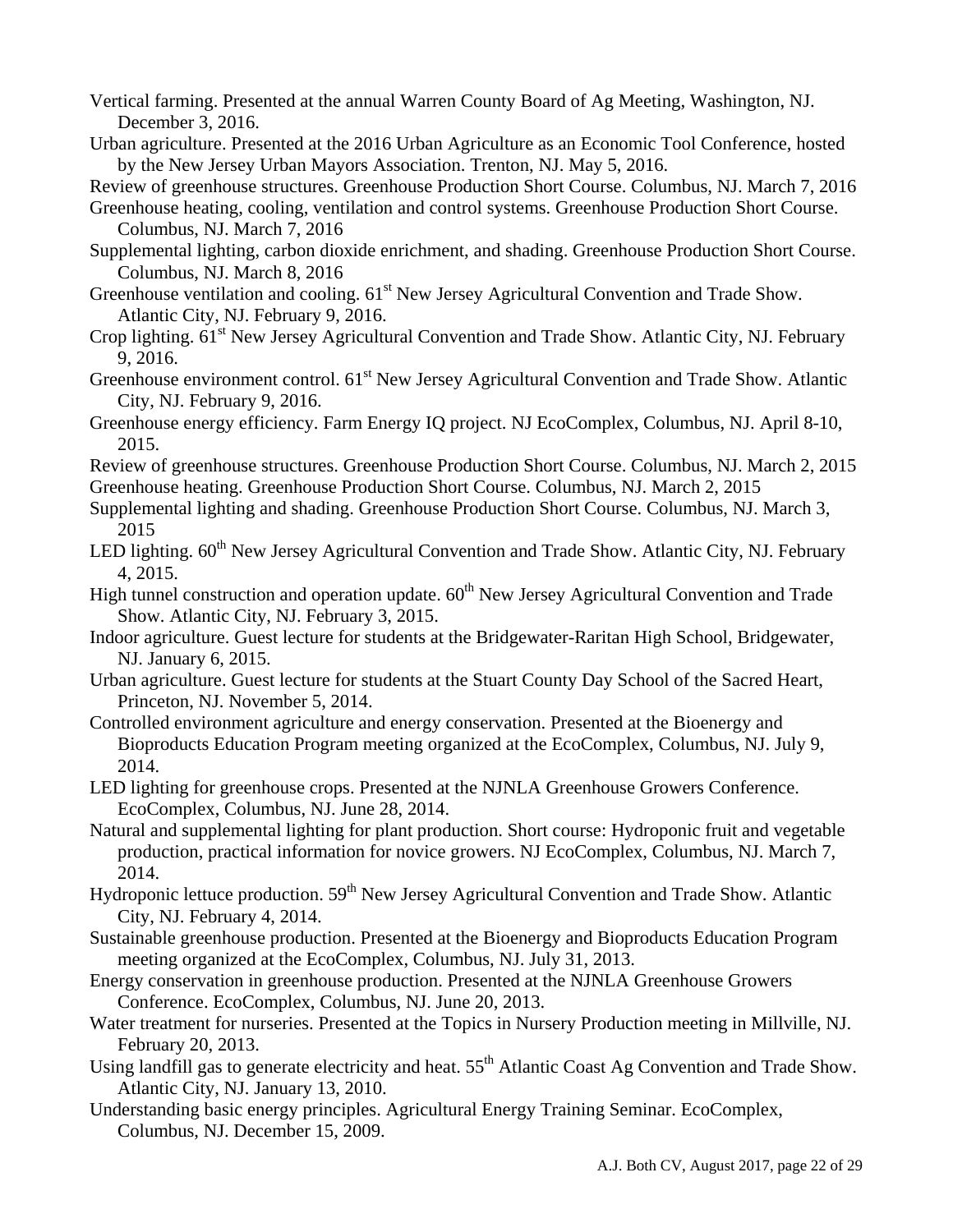- Landfill gas to energy project. SEBS Discovery Tour at the NJ EcoComplex. Columbus, NJ. September 21, 2009.
- Controlled environment crop production: Food, flowers, photons, and flow. Department of Environmental Sciences, New Brunswick, NJ. April 30, 2008.
- High tunnel construction. Strawberry and Vegetable Crop Management Twilight Meeting. Bridgeton, NJ. April 22, 2008.
- Greenhouse energy conservation. South Jersey Commercial Greenhouse Growers Conference. Clayton, NJ. February 19, 2008.
- Greenhouse energy conservation. Bedding Plant Grower Day. Randolph, NJ. March 3, 2006.
- Rutgers high tunnel research update. Tomato Advisory Committee. NJ-EcoComplex, Bordentown, NJ. January 25, 2006.
- Energy conservation from the engineer's point of view. South Jersey Greenhouse Conference. RCRE, Clayton, NJ. January 24, 2006

Minimizing your greenhouse fuel heating bill. Vegetable Integrated Crop Management Twilight Meeting. Landisville Produce Cooperative, Landisville, NJ. October 19, 2005. Note: prepared by A.J. Both, presented by Eugene Reiss.

- Farm safety for children. Farm Safety Twilight Meeting. Toyland Farm, Jobstown, NJ. September 21, 2005.
- Greenhouse operation. Twilight Fruit, Vegetable and Flower Meeting, Secor Farms, Mahwah, NJ. April 27, 2005.
- Temperature and humidity control and DIF. Spring Flower Crop Conference, Clayton, NJ. March 3, 2005.
- Greenhouse systems and sensors. North Jersey Ornamental Horticulture Symposium and Bedding Plant Day, Randolph, NJ. February 18, 2005.
- Rutgers high tunnel research update. Tomato Advisory Committee. NJ-EcoComplex, Bordentown, NJ. January 19, 2005.
- Open-roof greenhouse: floor heating and ebb and flood irrigation. Greenhouse Fall Crop Production, Mercer County Cooperative Extension. Holland Greenhouses, Hightstown, NJ. October 28, 2004.
- Electrical safety on the farm and in greenhouses. Third annual Rutgers farm safety/health twilight meeting, Haunter Family Farm, Cinnaminson, NJ. September 15, 2004. Note: prepared by A.J. Both, presented by Ray Samulis (Agricultural Agent, Burlington County)
- Construction of high tunnels for season extension. Grower Twilight Meeting. Piazza Farms and Greenhouses, Phillipsburg, NJ. June 9, 2004.
- Environment control to reduce pest problems. North Jersey Ornamental Horticulture Symposium and Bedding Plant Day, Randolph, NJ. February 20, 2004.
- Tractor safety. Second annual Rutgers farm safety/health twilight meeting, Russo's Orchard Lane Farm, Allentown, NJ. September 24, 2003.
- Greenhouse technology for the small farm. NE small farm and rural living expo, Warren County Fairgrounds, Harmony, NJ. September 21, 2003.
- High tunnel research update. Vegetable and specialty crops field day and heirloom tomato taste testing, RAREC, Centerton, NJ. August 25, 2003.
- Greenhouse ventilation basics. Central Jersey Bedding Plant Meeting. Rutgers Fruit Research and Development Center, Cream Ridge, NJ. March 5, 2003.
- Greenhouse heating. North Jersey Ornamental Horticulture Symposium and Bedding Plant Day, Randolph, NJ. February 21, 2003.
- Controlled Environment Agriculture. Seminar. Department of Plant Biology and Pathology, Rutgers University, New Brunswick, NJ. September 27, 2002.
- High tunnels. Alternative Food Production Project. Rutgers University. September 16, 2002.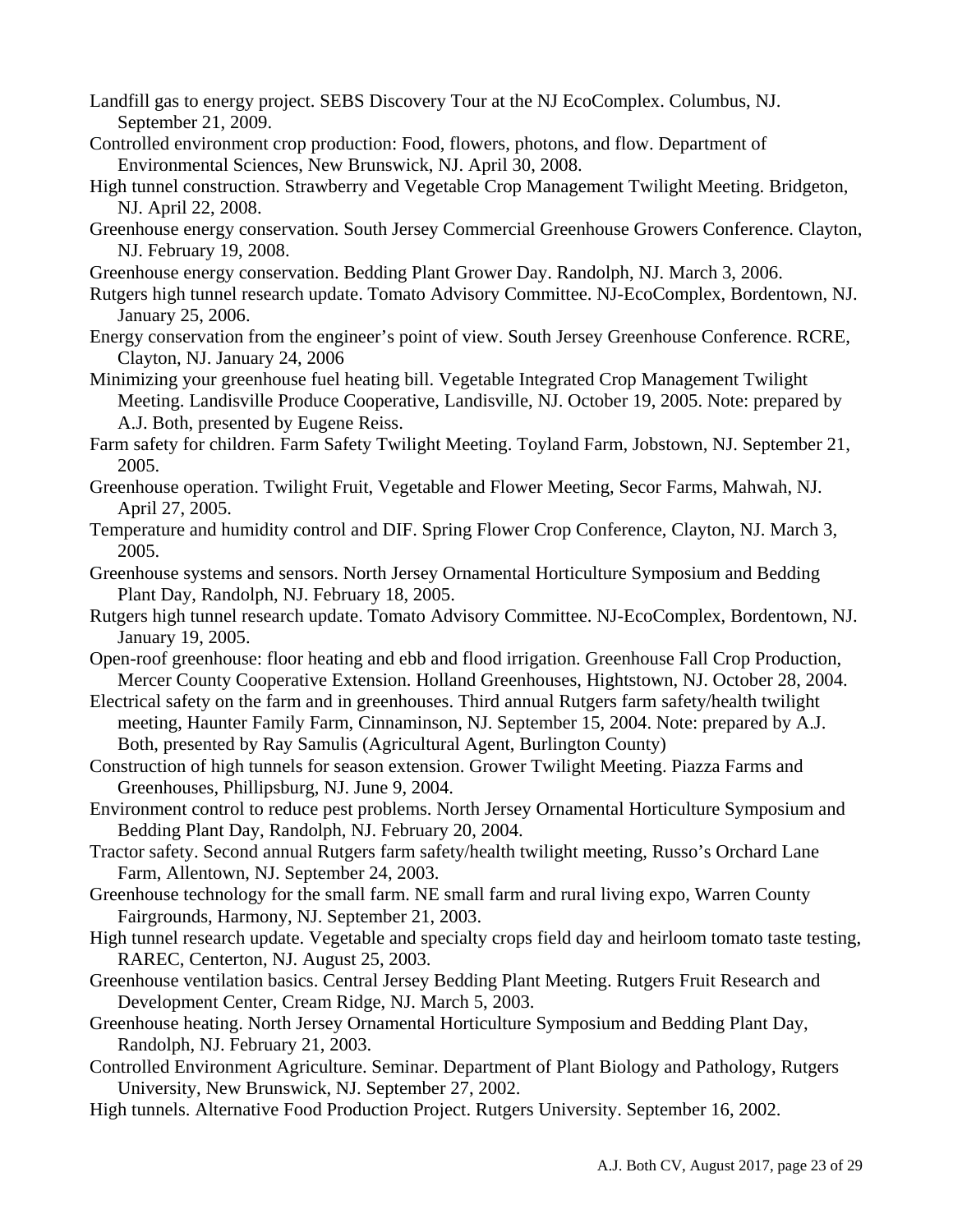Options in greenhouse coverings. New Jersey Annual Vegetable Meeting, Atlantic City, NJ. January 17, 2002.

- Greenhouse energy conservation. North Jersey Ornamental Horticulture Symposium and Bedding Plant Day, Clifton, NJ. February 20, 2001.
- Greenhouse energy conservation. Burlington County Vegetable Growers Update, Mount Holly, NJ. February 14, 2001.
- Energy and labor savings & Getting ready for spring. Two presentations at the South-Central NJ Bedding Plant Conference, Mount Holly, NJ. February 9, 2001.

Getting ready for spring. New Jersey Annual Vegetable Meeting, Atlantic City, NJ. January 18, 2001.

- Greenhouse structures and equipment. Mercer County Poinsettia Program in Trenton, NJ. October 24, 2000.
- Supplemental lighting for greenhouse production. North Jersey Ornamental Horticulture Symposium in Clifton, NJ. February 16, 2000.

Designing a modern greenhouse system: hydroponic lettuce production as an example. Rutgers Agricultural Research and Extension Center in Bridgeton, NJ. February 2, 2000.

Freshmen Orientation Rutgers University

Incoming Freshmen Orientation Seminars. Number of students: 80. Presented three 30-minute lectures on High Tech Crop Production: June 30, July 14, July 21, 2009.

## **HONORS AND AWARDS**

## **HONORS**

The Honor Society of Agricultural, Food, and Biological Engineering: Alpha Epsilon. March 1999. The Honor Society of Agriculture: Gamma Sigma Delta. May 1993.

## **AWARDS**

Outstanding Associate Editor, ASABE Journals. July 2016.

Rutgers Master Gardeners of Union County, Certificate of Appreciation, April, 2015.

- ASHS (American Society for Horticultural Science) Kenneth Post Award for Graduate Research in Floriculture for the 2012 paper by M.G. Blanchard, E.S. Runkle, A.J. Both, and H. Shimizu titled: Greenhouse energy curtains influence shoot-tip temperature of new guinea impatiens. *HortScience* 47(4):483-488. July 2013.
- ASHS (American Society for Horticultural Science) Outstanding Extension Publication Award in the category Fact Sheets (9-30 pages) for the publication titled 'Greenhouse Energy Conservation Strategies' authored by E.S. Runkle and A.J. Both (MSU Extension Bulletin E-3160). July 2013.
- NCERA-101 Committee on Controlled Environment Technology and Use, 20 Year Member Award. March 2013.
- Merle V. Adams Award for Outstanding Achievement as a Junior Faculty Member. December 2005. Department of Extension Specialists, Cook College, Rutgers University.
- Blue Ribbon Award, ASAE 2005 Educational Aids Competition. July 2005. Workbook: Lighting up profits: Understanding greenhouse lighting. P.R. Fisher, E. Runkle (eds.), and A.J. Both (significant contributor).
- Gold Star Award for the paper: Goudarzi, S. and A.J. Both. 2004. Accounting for performance decrements in crew time calculations for space missions. Presented at the 34th International Conference on Environmental Systems, July 19-22, Colorado Springs, Colorado. SAE Technical Paper No. 2004-01-2362. As a result, this paper was also published in the *SAE 2004 Transactions Journal of Aerospace*. pp. 630-634. (published July 2005).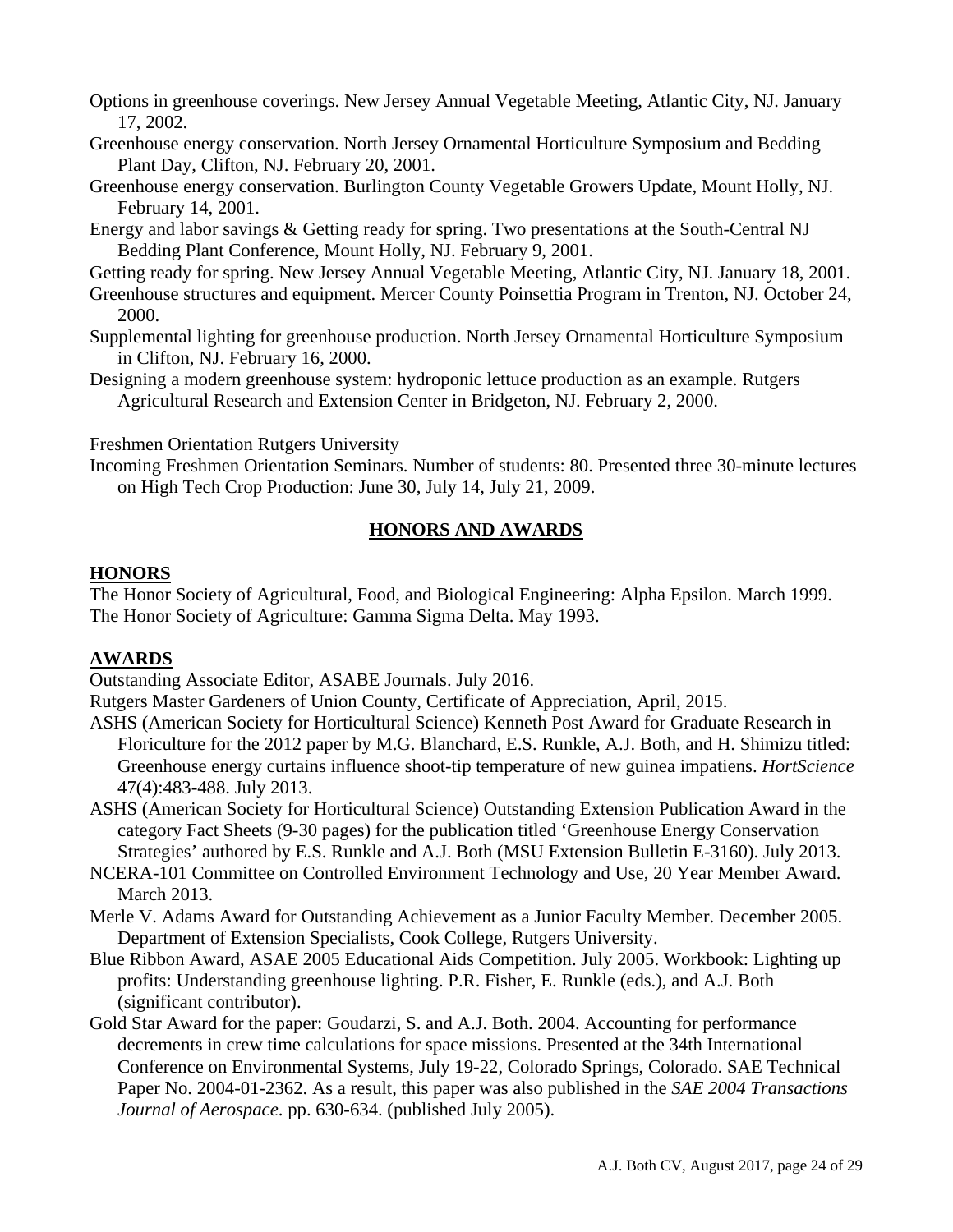Extension Specialist of the Year. December 2003. Department of Agricultural and Resource Management Agents, Cook College, Rutgers University.

- Blue Ribbon Award, ASAE 2003 Educational Aids Competition. July 2003. Horticultural Engineering Newsletter (previous issues can be downloaded from: http://aesop.rutgers.edu/~horteng).
- ASAE Standards Development Award. July 2002. ASAE.

Coordinated a revision of the ANSI/ASAE Engineering Practice EP411 titled: "Guidelines for measuring and reporting environmental parameters for plant experiments in growth chambers".

- Rutgers Cooperative Extension Team Award, Presented to the Vegetable Working Group. December 2001.
- Blue Ribbon Award, ASAE 2001 Educational Aids Competition. July 2001. Horticultural Engineering Web Site: http://aesop.rutgers.edu/~horteng.
- Honorable Mention in the Select Paper Award Program, sponsored by IET Division of ASAE. July, 2000. Kang, S., Y. Ozaki, K.C. Ting, and A.J. Both. 2000. Identification of appropriate level of automation for biomass production systems within an advanced life support system. ASAE paper No. 003075. ASAE, 2950 Niles Road, St. Joseph, MI 49085-9659, USA. 12 pp.

## **SERVICE**

## **PROFESSIONAL SOCIETIES AND ACTIVITIES**

- Consulting Editor for Engineering and Structures, HortTechnology Editorial Board. 2016-2018.
- Member of NE-1335 (formerly NE-1035) Regional Committee on Commercial Greenhouse
- Production: Component and System Development. 2009-present (served as secretary in 2014 and chair in 2015).
- Secretary, Chair of the NE-1017 (formerly NE-164) Regional Committee on Developing and Integrating Components for Commercial Greenhouse Production Systems. 2006-2008.

Associate Editor, Transactions of the ASABE and Applied Engineering in Agriculture. 2003-present. Secretary, Chair International Committee for Controlled Environment Guidelines. 2001-present.

Participated in the development of the "Minimum guidelines for measuring and reporting environmental parameters for experiments on plants in growth rooms and chambers" and "Guidelines for measuring and reporting environmental parameters for experiments in plant tissue culture facilities" that were published by the International Committee for Controlled Environment Guidelines in 2004 and 2008, respectively. The "Guidelines for measuring and reporting environmental parameters for experiments in greenhouses" were published in 2015.

Member of the International Society for Horticultural Science (ISHS). 2002-present.

Officer of SE-303, Committee on Environment of Plant Structures, ASABE. 2001-2004.

Member of P-208, Extension Committee, ASABE. 2001-2004.

- Secretary, Vice Chair, Chair of the NCR-101 Regional Committee on Controlled Environment Technology and Use. 2000-2002.
- Secretary, Chair of the NE-164 Regional Committee on Decision Support for Design and Control of Plant Growth Systems. 2000-2001.

Member of the American Society of Agricultural and Biological Engineers (ASABE). 1990-present.

## Reviewer

- Books and book chapters
	- NRAES Publication No. 158. "Total Crop Management: A Guide to Greenhouse Crop Production". 2002.
	- ASHRAE's HVAC Applications Handbook Chapter 21. "Environmental Control for Animals and Plants". 2002.

NRAES Publication No. 3. "Energy Conservation for Commercial Greenhouses". 2001.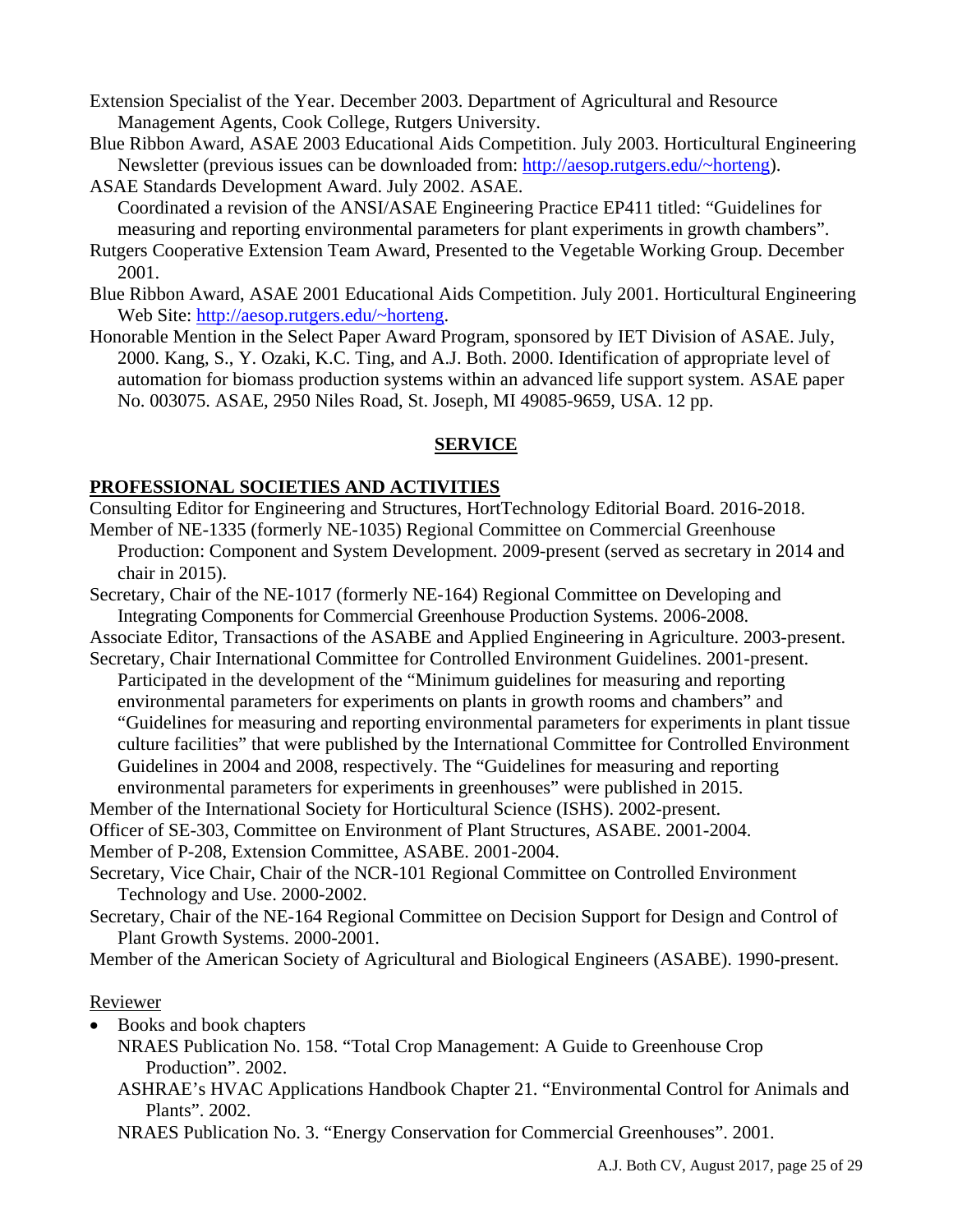- Journals and Conference Proceedings Transactions of the ASABE Applied Engineering in Agriculture Journal of the American Society for Horticultural Science HortTechnology **HortScience**  Acta Horticulturae (ISHS) Computers and Electronics in Agriculture Illuminating Engineering Society of North America Conference Proceedings Society of Automotive Engineers Journal of Life Support and Biosphere Science COSPAR (Committee on Space Research) *PLOS ONE*  Waste Management BioSystems
- Grants

USDA SBIR Phase II proposal review. 2016 (1 proposal).

Mitacs (Canada). 2016 (1 proposal)

 USDA SBIR Panel on Plant Production and Protection (Engineering). 2015 (6 proposals). Mitacs (Canada). 2015 (1 proposal)

Sultan Qaboos University, Deanship of Research. 2014. (1 proposal).

Academy of Finland. 2014. (1 proposal).

USDA SBIR Panel on Plant Production and Protection (Engineering). 2013 (3 proposals).

The Danish Council for Strategic Research (Programme Commission for Health, Food and Welfare). 2010 (1 proposal).

USDA SBIR Panel on Plant Production and Protection (Engineering). 2010 (1 proposal).

USDA SBIR Panel on Plant Production and Protection (Engineering). 2009 (1 proposal).

NASA Fundamental Space Biology Panel on Plant Graviperception and Life Support. 2008 (3 proposals)

United States-Israel BARD Fund. 2008 (1 proposal).

USDA SBIR Panel on Plant Production and Protection (Engineering). 2005 (2 proposals).

United States-Israel BARD Fund. 2003 (1 proposal).

USDA SBIR Panel on Plant Production and Protection (Engineering). 2003 (15 proposals).

Reviewer for the OARDC International Collaboration Competition, The Ohio State University. 2002 (1 proposal).

USDA SBIR Panel on Plant Production and Protection (Engineering). 2002 (13 proposals).

Reviewer for the OARDC Research Enhancement Competitive Grant Competition, The Ohio State University. 2001 (1 proposal).

• Competitions

Special Award Judge: Future City Competition. 2016 (80 participating Middle Schools) Special Award Judge: Future City Competition. 2015 (75 participating Middle Schools) Reviewer for the ASABE Educational Aids Competition: Web sites. 2010 (one submission). Judge, ASAE Educational Aids Competition, Publications: Manuals and Workbooks. 2002 NASA MarsPort Engineering Design Student Competition. 2002 (2 proposals).

Professional meetings organized (since January, 2000)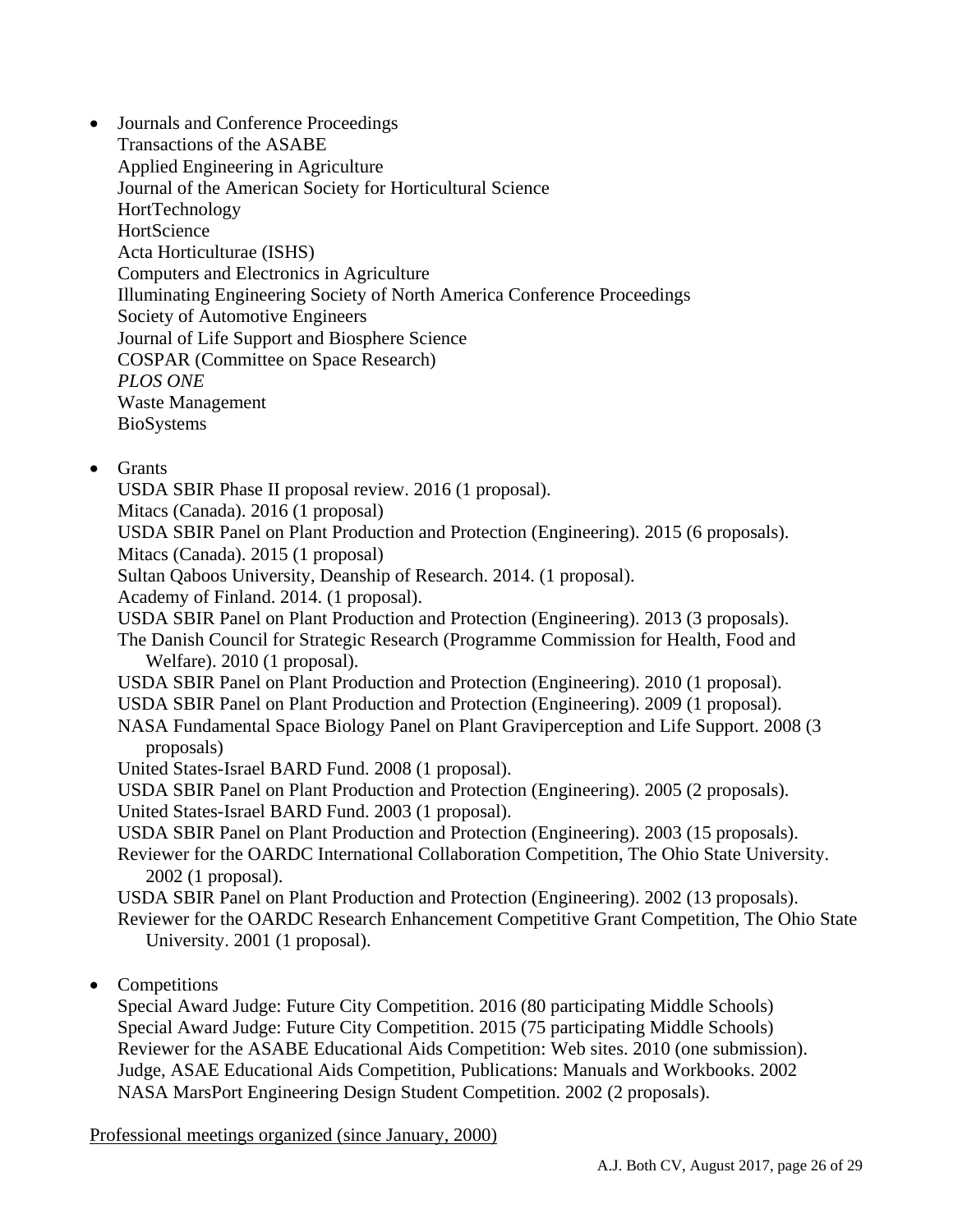Farm Energy IQ meeting. NJ EcoComplex, Columbus, NJ. April 8-10, 2015. (10 participants). SCRI-LED Project annual stakeholder meeting. New Brunswick, NJ. June 24, 2014. (12 participants).

- NE-1335 Multi-state Project. Committee on Resource Management in Commercial Greenhouse Production. New Brunswick, NJ. June 3-4, 2014. (17 participants).
- Member of the organizing committee for the joint UK CEUG (Controlled Environment Users Group) and the NCERA-101 (Committee on Controlled Environment Technology and Use) meeting at University of Cambridge, Cambridge, England. September 9-12, 2012. (90 participants).
- Member of the organizing committee for the Annual Extension Conference meeting. New Brunswick, NJ. September 14, 2010. (200 participants).
- Chair of the organizing committee for the First IGERT International Summer Symposium on Biofuels and Bioenergy. New Brunswick, NJ. June 2-4, 2010. (85 participants).
- ASABE Historic Landmark Dedication Event for the first air-inflated double-layer polyethylene greenhouse. New Brunswick, NJ. June 4, 2004. (65 participants).
- NE-1017 Multi-state Project. Committee on Developing and Integrating Components for Commercial Greenhouse Production Systems. New Brunswick, NJ. June 3-4, 2004. (35 participants).
- Member of the organizing committee for the joint UK CEUG (Controlled Environment Users Group) and the NCR-101 (Committee on Controlled Environment Technology and Use) meeting at the University of East Anglia, Norwich, England. September 9-12, 2001. (97 participants).
- Greenhouse/High Tunnel session organizer for the annual New Jersey Agricultural Convention and Trade Show. Atlantic City, NJ. 2001-present. (50-100 participants annually).
- Co-chair of the Norman J. Smith Memorial New Jersey Tour of Plasticulture Systems and Grower Operations. September 19-23, 2000. (20 participants).

## **RUTGERS UNIVERSITY SERVICE**

Department of Environmental Sciences:

Freshmen Advisor (Bioenvironmental Engineering Program), 2012-present. Assessment Committee (Bioenvironmental Engineering Program), 2014-present Member of the Graduate Program Admissions Committee, 2009-present.

Extension Specialists Council:

Chair of the Awards Committee (Merle Adams Award, County Faculty Person of the Year Award, Wilbur Runk Awards), 2008-2011.

IGERT for Sustainable Fuels:

Chair of the International Activities Committee, 2010-2014.

Rutgers University School of Environmental and Biological Sciences:

 Member of the mentoring committee for Thierry Besançon (Assistant Extension Specialist in Weed Science). 2016-present.

Member of the SEBS Sustainable Energy Working Group. 2009-present.

- Member of the Peer Evaluation Committee for the Faculty Compensation Program in the Department of Extension Specialists. 2008.
- Member of the search committee for greenhouse manager at the NJ EcoComplex. 2005.
- Co-chair and Chair of the NJ-EcoComplex Greenhouse Advisory Committee. 2003-present. Member of the search committee for head greenhouse field technician. 2003.

Member of the search committee for the chair in Plant Biology and Pathology. 2001-2002.

Member of the awards committee for the (Department of) Extension Specialists. 2001-2002, 2006- 2008.

Member of the proposal review committee for the PEG Program (NJAES & RCE). Spring 2001.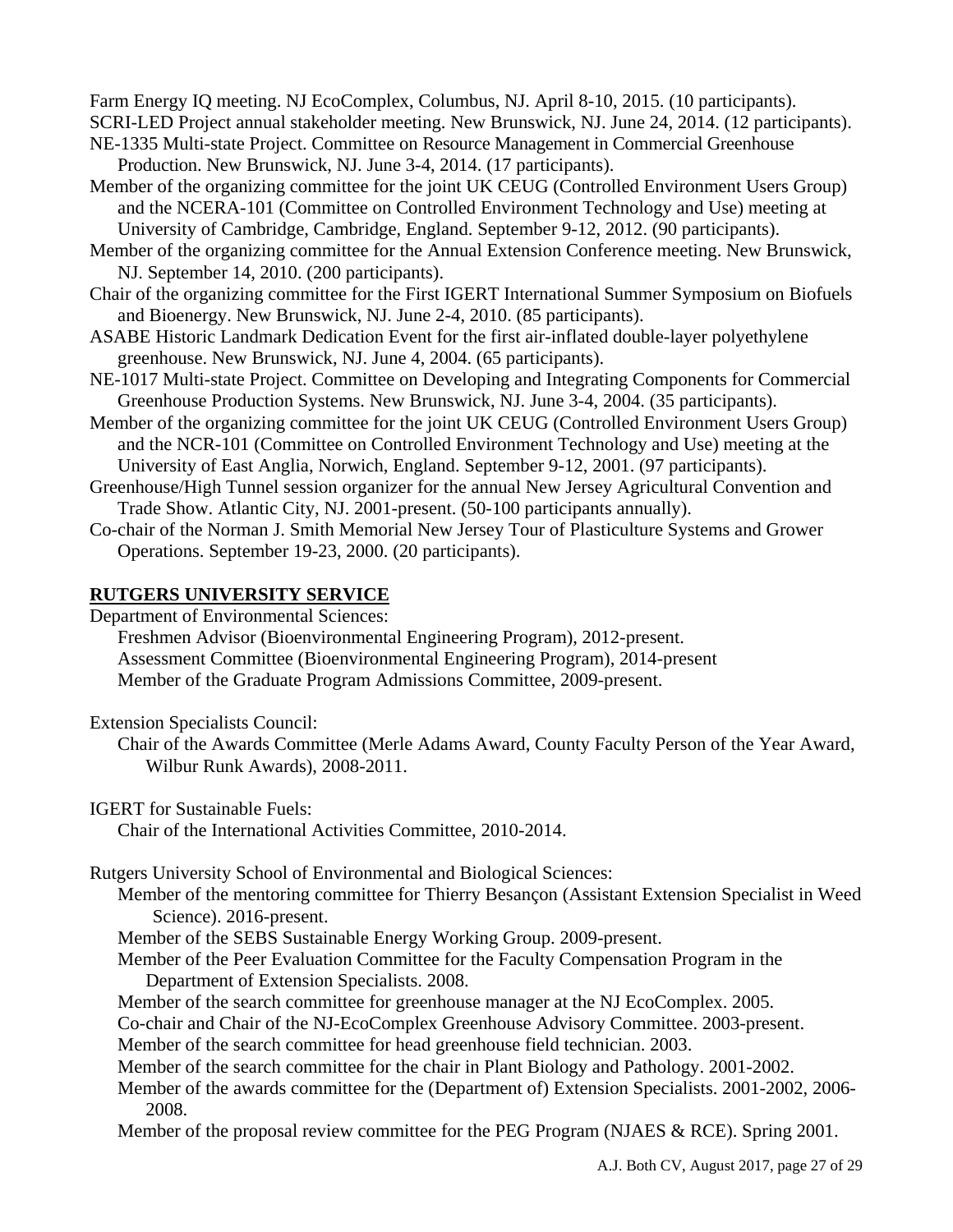Member of the Rutgers Cooperative Extension Greenhouse Working Group. 2001-present. Member of the search committee for an assistant professor in Horticultural Engineering. 2000- 2001.

Member of the Rutgers Cooperative Extension Vegetable Working Group. 2000-present.

Rutgers Connection Network:

Faculty mentor for Assistant Professor Diane Adams (IMCS). 2015-2016.

## **FUNDING RECEIVED**

## **EXTERNAL FUNDING RECEIVED**

| NYSERDA: Greenhouse Lighting and Systems Engineering (GLASE)                                    | \$300,000 |
|-------------------------------------------------------------------------------------------------|-----------|
| (Cornell and RPI lead institutions, total grant \$5,000,000 over 7 years)                       |           |
| USDA Travel grant to attend the 5 <sup>th</sup> International Controlled Environment Conference | \$1,000   |
| (AUSPheno; for members of the NCERA-101 regional project, Rutgers University lead               |           |
| institution, total grant \$50,000)                                                              |           |
| USDA Specialty Crops Research Initiative, Research and Extension Planning Grant:                |           |
| Identifying knowledge gaps and novel management strategies for downy                            |           |
| mildews impacting environmental horticulture crops (2016)                                       |           |
| (IR-4 Project, Rutgers University lead institution, total grant \$50,000)                       |           |
| USDA Specialty Crop Block Grant titled: Training for controlled environment agriculture         | \$35,818  |
| systems to advance the production and sale of fresh produce in urban areas (2014)               |           |
| USDA Specialty Crops Research Initiative: High Tunnel Berry Crops (2014)                        | \$252,452 |
| (Michigan State lead institution, total grant \$2,450,060 over 5 years)                         |           |
| NYSERDA: Optimizing LED Systems for Greenhouse Leafy Greens Production (2014)                   | \$24,000  |
| (Cornell University lead institution, total grant \$285,000 over 3 years)                       |           |
| USDA-NRCS: Delivery of two webinars on greenhouse energy issues (2014)                          | \$6,000   |
| (subcontract through the University of Wisconsin)                                               |           |
| NE-SARE: Farm Energy IQ Training Program (2013)                                                 | \$13,500  |
| (Penn State lead institution, total grant \$145,000 over 2 years)                               |           |
| Rutgers co-investigators: T. Manning and Z. Helsel                                              |           |
| USDA Specialty Crops Research Initiative: LED Lighting for Horticulture (2011)                  | \$187,000 |
| (Purdue University lead institution, total grant \$4,880,000 over 4 years)                      |           |
| USDA Higher Education Challenge Grant: On-line Hort. Eng. course modules (2011)                 | \$107,000 |
| (Ohio State University lead institution, total grant \$976,400 over 3 years)                    |           |
| Greater Philadelphia Innovation Cluster for Energy Efficient Buildings (2011)                   | \$58,040  |
| (Penn State University lead institution, total grant \$129,000,000 over 5 years)                |           |
| NJ Board of Public Utilities. Rebate check for microturbine installation at the EcoComplex.     | \$194,805 |
| (2010)                                                                                          |           |
| NSF IGERT, Solutions for renewable and sustainable fuels in the 21 <sup>st</sup> Century        | \$120,000 |
| (2009-2014; PI: E. Lam; co-investigator: --among many others--: A.J. Both,                      |           |
| total grant \$3,198,175; funds used for student support)                                        |           |
| Northeast SunGrant Initiative, Hydrogen, natural gas, electricity, and heat from                | \$150,000 |
| landfill gas: Integration of emerging technologies for a quad-generation                        |           |
| demonstration project (2009-2010; PI: D. Specca; co-investigator:                               |           |
| --among many others--: A.J. Both)                                                               |           |
| USDA-NRCS, Energy audits as a tool for reducing greenhouse gas emissions in intensive           | \$61,191  |
| agriculture. (2008-2010; PI: T. Manning; co-investigators: A.J. Both and J. Rabin)              |           |